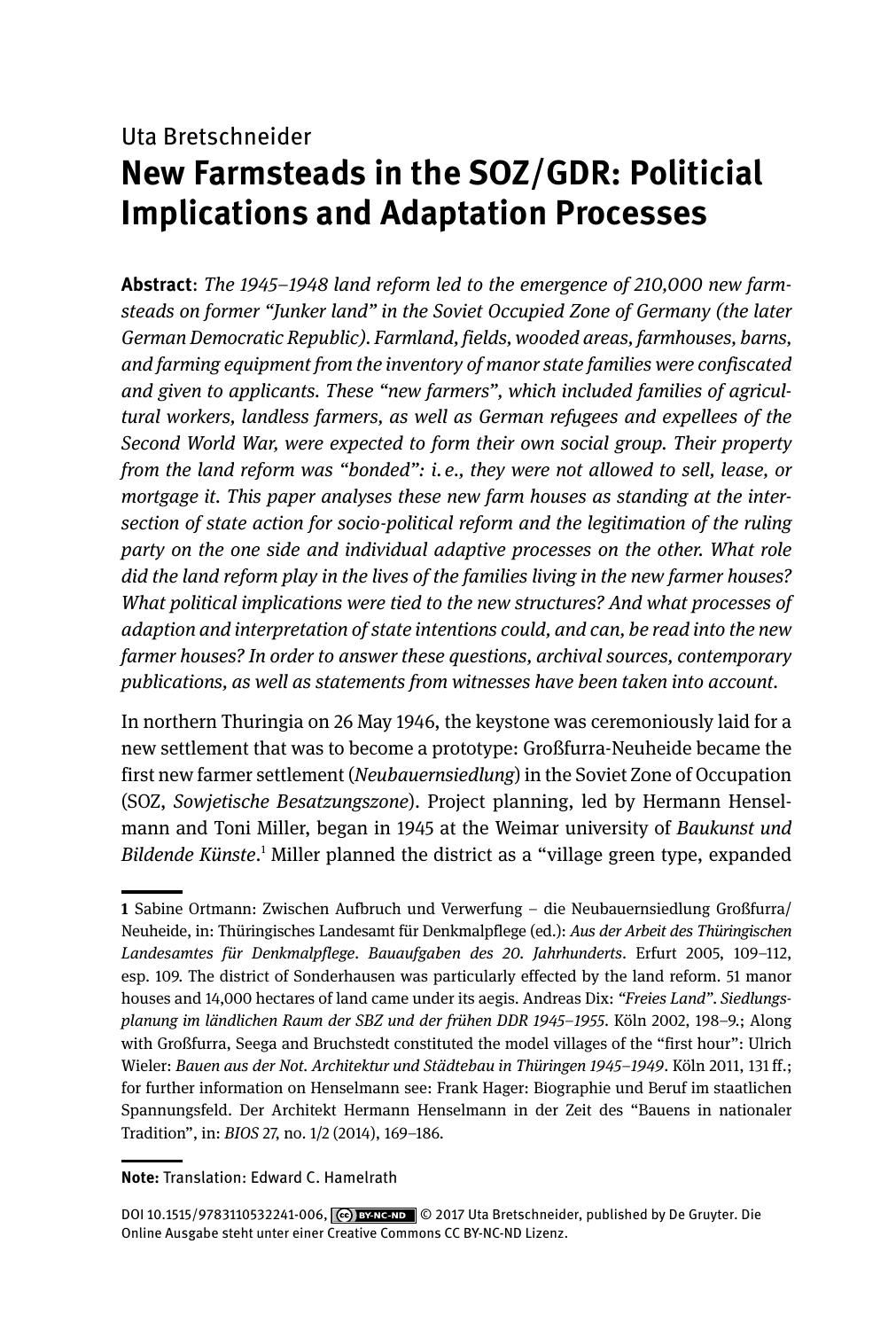road".<sup>2</sup> The village (Figure 1) comprised 18 farms, each with nine hectares of fertile land, and three hectares of wooded area. $^3$  The farmhouses were built according to Henselmann's design by the name of "Thuringia". As so-called *Streckhöfe*, they combined the areas of living, livestock, and storage under one roof.

Of a total area of up to 220 square metres, approximately 60 square metres were given over to living quarters.<sup>4</sup> The farmhouses were built in the half-timbered style (*Fachwerkbauten*), making use of local building materials, with the gabled areas wood-encased and the saddle roofs fitted with dormer windows. $5$ 



**Figure 1:** New farmer settlement Großfurra-Neuheide, © Uta Bretschneider, 2013.

**5** Ortmann, Zwischen Aufbruch und Verwerfung, 109–110; see also: Christian Schädlich: Die Neubauernsiedlung Neuheide in Großfurra, in: *Architektur der DDR* 2 (1989), 54.

**<sup>2</sup>** Dix, "*Freies Land*", 203.

**<sup>3</sup>** Ortmann, Zwischen Aufbruch und Verwerfung, 109.

**<sup>4</sup>** The above refers to New Farmstead design "Thuringia" built in Kloster Veßra. Kreisarchiv Hildburghausen, Gemeinde Kloster Veßra, 929/263a, Bauakten 1945–1951, unpag., Entwurf zum Neubauerngehöft des Erich Moor, 15 May 1948.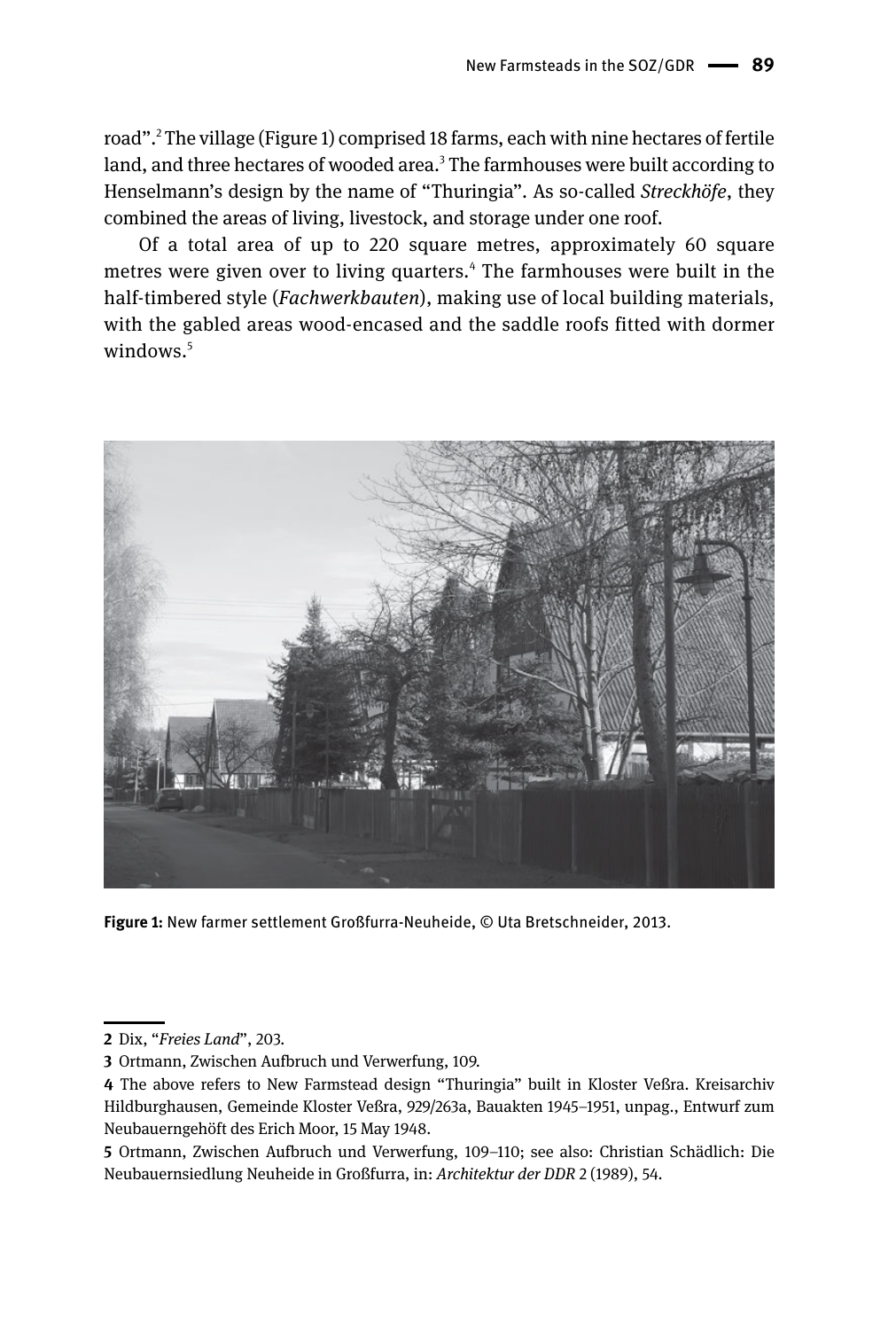Monument preservationist Hermann Wirth claims that the designs reflected a "clichéd idea of a Thuringian Street-Common-Village (*Straßen-Anger-Dorf*)".6 However, this form of *Streckhof* is rarely found in Thuringia today.

The founding of the prototype settlement of Großfurra-Neuheide was intended as a fundamental revolution in the rural landowner- and power-structures. In the autumn of 1945, land reform was introduced into the SOZ (Figure 2). By 1948, this came to include 3.3 million hectares of land, corresponding to 35 per cent of the useful agricultural land of the whole of the SOZ at the time, equivalent to the entire surface area of the state of Brandenburg today.<sup>7</sup>

The property of alleged or known National Socialists, as well as that of landowners who possessed more than 100 hectares, was confiscated without any form of compensation. This included taking arable land, pastures, and forests as well as building structures and farming equipment. The confiscated property fell to a state land fund, which was subsequently redistributed. The result was that, between 1945 and 1948 in the SOZ, approximately 210,000 new farms emerged on the so-called "Junker" estates.

The land reform made "new farmers" (*Neubauern*) of agricultural labourers, landless farmers, small-scale tenant farmers, as well as refugees and expellees of the Second World War. Ideologically, the term was heavily loaded, for these people were supposed to form a separate social group. However, the term "new farmers" was in no way a creation of the immediate post-WWII era. The term was already in use after the First World War, when manor estates (*Gutsanlagen*) were "relocated" (*aufgesiedelt*). And in the era of National Socialism, new farmers were supposed to be the "pioneers" who helped to implement the expansion policy in the East.

In the following paper, the "new farmer houses" (*Neubauernhäuser*) of the post-war era are analysed as standing at the intersection of state action for socio-political reform and the legitimation of the ruling party on the one side and individual adaptive processes on the other. What role did the land reform play in the lives of the families living in the new farmer houses? What political implications were tied to the new structures? And what processes of adaption and interpretation of state intentions could, and can, be read into the new farmer houses? In order to answer these questions, archival sources, contemporary publications, as well as statements from witnesses have been taken into account.<sup>8</sup>

**<sup>6</sup>** Hermann Wirth: Neubauernsiedlung Großfurra-Neuheide. Über Unwegsamkeiten und Missverständnisse im Denkmalschutz, in: Heimatbund Thüringen (ed.): *Heimat Thüringen. Kulturlandschaft – Umwelt – Lebensraum* no. 2/3 (2002), 53–4, esp. 53.

**<sup>7</sup>** http://www.statistik-portal.de/Statistik-Portal/de\_jb01\_jahrtab1.asp (24 March 2016).

**<sup>8</sup>** The source material was collected as part of the dissertation project: "*Vom Ich zum Wir"? Flüchtlinge und Vertriebene als Neubauern in der LPG* ("From I to We"?: German Refugees and Expellees of WWII as New Farmers in the Agricultural Cooperatives). Uta Bretschneider: *"Vom Ich zum Wir"? Flüchtlinge und Vertriebene als Neubauern in der LPG*. Leipzig 2016.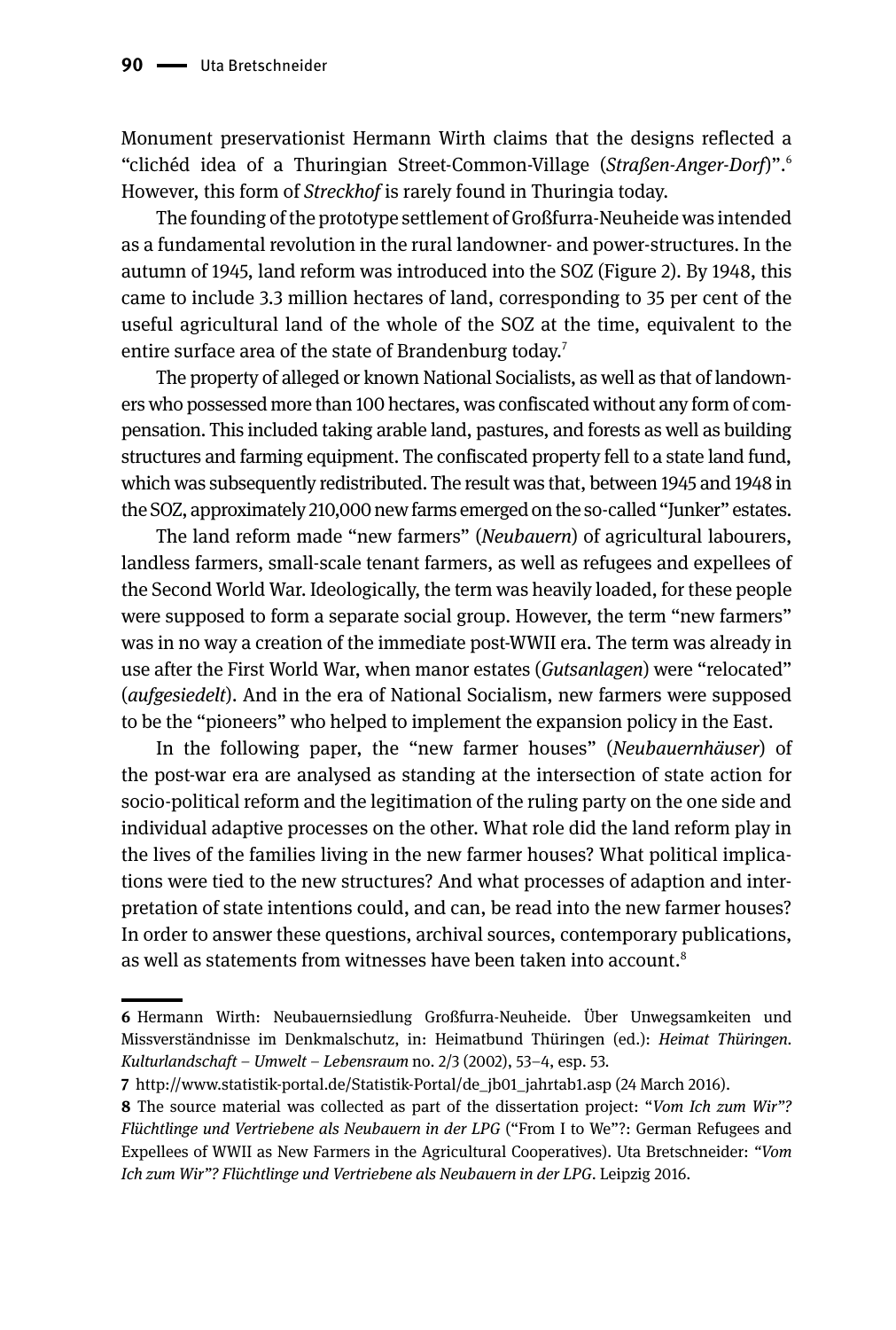

**Figure 2:** Land reform certificate, 1948 – Archive of the Hennebergisches Museum Kloster Veßra, A III Nr. 7.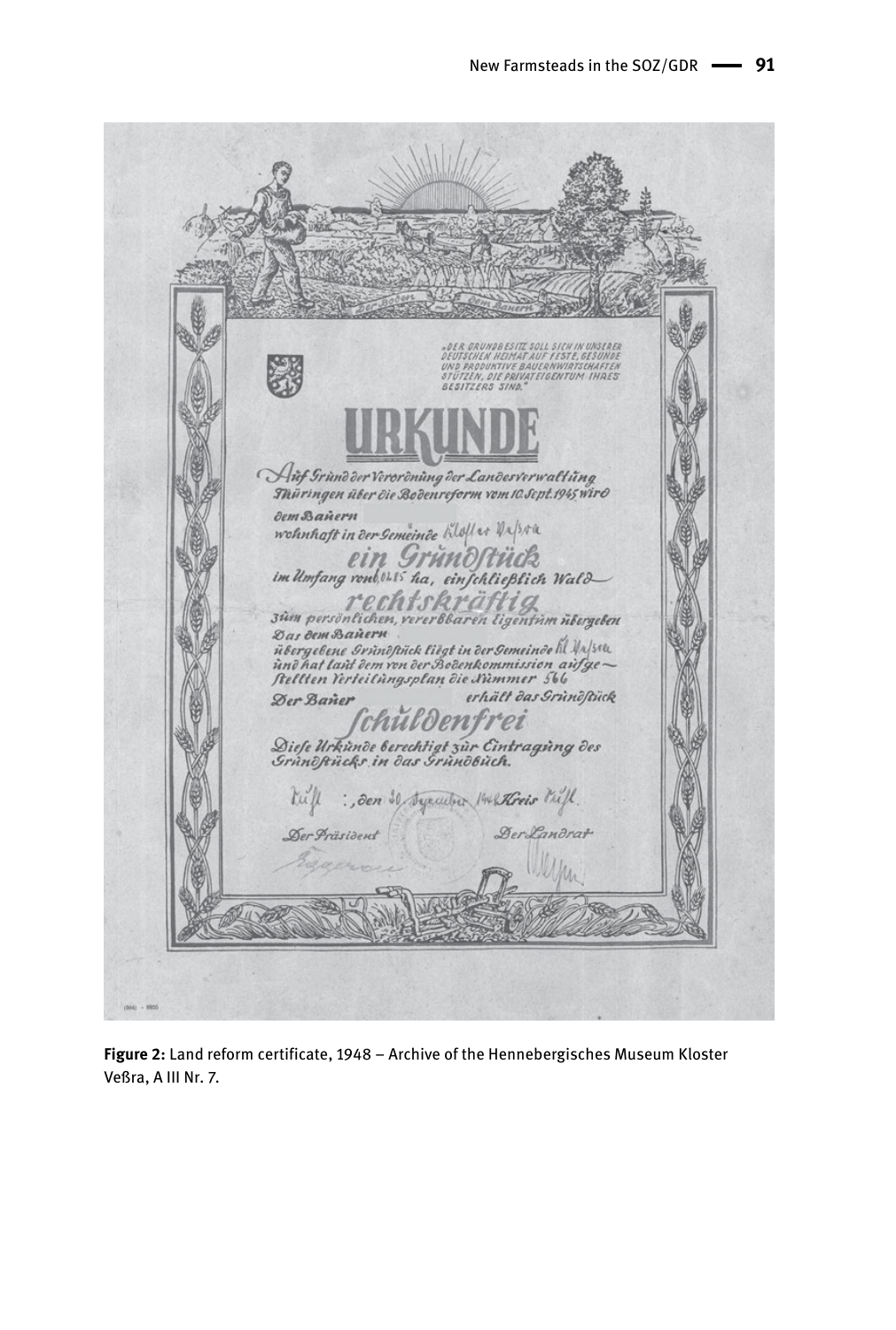# **Designing | Constructing**

In essence, the design for the new farmer houses was based on the ideas of the Planning Commission (*Planungsverband*) that existed from 1945 to 1951 at the University of Weimar (*Hochschule Weimar*).<sup>9</sup> Toni Miller, mentioned above, led the Project Group "Rural Building and Settlement" (*Ländliches Bau- und Siedlungswesen*), which, among other things, was occupied with the construction of new farmsteads.<sup>10</sup> Due to the destruction wrought by the war and the temporary "re-agriculturalization"<sup>11</sup> of society, as well as the land reform, entirely new challenges and new areas of work for rural architecture emerged. Therefore, due to the difficulty of obtaining supplies, "long-established makeshift construction methods" were to be propagated and developed, in particular those using clay.<sup>12</sup>

As early as 1946, the design portfolio *Grundlagen des ländlichen Bauwesens. Typen für landwirtschaftliche Kleingehöfte* ("Foundations of Rural Architecture: Designs for Small Farmsteads") from the Planning Commission was published, which contained a total of 34 designs, among them the "Thuringia" type described above.<sup>13</sup> In accordance with the principle "form follows function", the new farmer houses were built with the internal work flow of the farmstead in mind.

**<sup>9</sup>** Thüringisches Hauptstaatsarchiv Weimar (ThHStAW), 6-32-0130, Land Thüringen, Ministerium für Wirtschaft und Arbeit Nr. 2576, Maßnahmen zur Durchführung der Bodenreform im Land Thüringen, 1945–1948, Aufbau und Aufgaben der Planungsgemeinschaft Wiederaufbau (gez. von Prof. Henselmann), 20 Oct. 1945, 17–19; Wieler, *Bauen aus der Not*, 128 ff. In Brandenburg, the Office for Reconstruction (*Amt für Wiederaufbau*) also submitted designs. Katja Schlenker: *Das unbequeme Erbe. Mecklenburgische Gutsanlagen und Herrenhäuser seit 1945*. Rostock 2003, 102.

**<sup>10</sup>** Andreas Butter: Das Funktionalistische Fachwerkhaus? Ländliche Nachkriegs-Architektur im Osten Deutschlands und die Moderne, in: Ulrich Kluge et al. (eds.): *Zwischen Bodenreform und Zwangskollektivierung. Vor- und Frühgeschichte der "sozialistischen Landwirtschaft" in der SBZ/ DDR vom Kriegsende bis in die Fünfziger Jahre*. Stuttgart 2001, 251–276, esp. 255; Toni Miller: Die landwirtschaftlichen Versuchshöfe des Landes Thüringen, in: *Neue Bauwelt* 22 (1946), 3–7, esp. 3. **11** Arnd Bauerkämper: Traditionalität in der Moderne. Agrarwirtschaft und ländliche Gesellschaft in Mecklenburg nach 1945, in: *Zeitschrift für Agrargeschichte und Agrarsoziologie* 51 (2003), 9–33, esp. 31.

**<sup>12</sup>** ThHStAW, 6-32-0130, Land Thüringen, Ministerium für Wirtschaft und Arbeit Nr. 2576, Maßnahmen zur Durchführung der Bodenreform im Land Thüringen, 1945–1948, Aufbau und Aufgaben der Planungsgemeinschaft Wiederaufbau (gez. von Prof. Henselmann), 20 Oct. 1945, 17–19, here 18. On the use of clay building methods in this context see Uta Bretschneider: Improvisieren und Aneignen. Neubauernhäuser in der Nachkriegszeit, in: Volkskundliche Kommission für Thüringen e. V. and Thüringer Freilichtmuseum Hohenfelden (eds.): *Haus und Hof. Leib und Leben*. Hohenfelden 2015, 95–106, esp. 98–9.

**<sup>13</sup>** Dix, "*Freies Land*", 60 ff.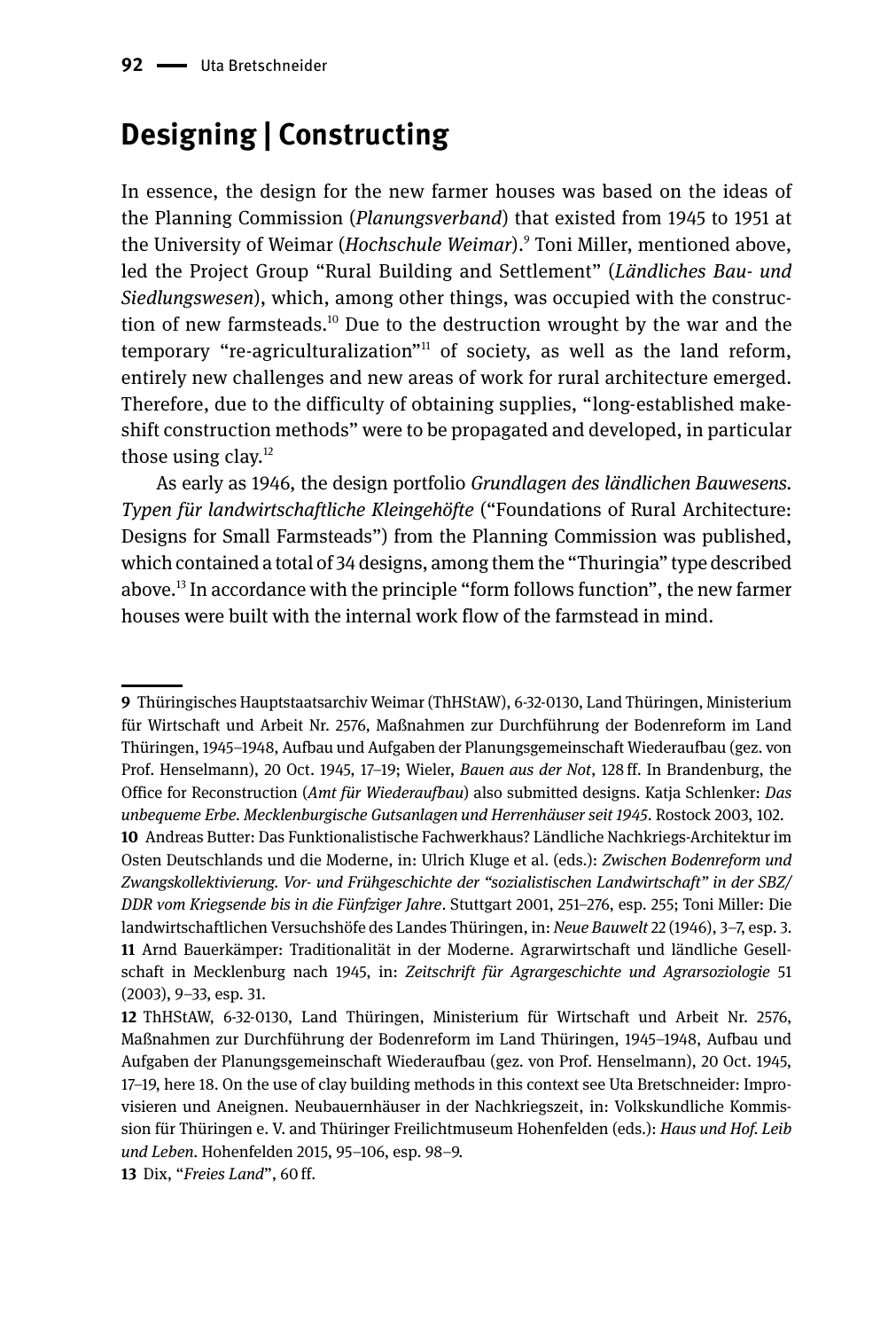

**Figure 3:** Sketch of a new farmstead type "Thuringia", in: Planungsverband Hochschule Weimar (ed.): *Grundlagen des ländlichen Bauwesens. Typen für landwirtschaftliche Kleingehöfte*. Weimar 1946.

As a result of the lack of building materials, the limited possibilities for individual initiative, and the granting of credit only being done in steps, the designs often allowed for multiple stages of construction. Toni Miller advocated a construction design in sections in accordance with the so-called "cell system" (*Zellensystem*). Here the buildings – depending on the availability at any given time of financial and material resources – were to be expanded and, with the development of the economy, allowed to grow (Figure 3). $^{14}$ 

From 1946, the theoretical considerations of the working group were amended by practical attempts. This is how, among other things, the "landwirtschaftliche Versuchsbauten des Landes Thüringen" were created. On this topic, Miller wrote: "the goal is to identify the best, most economically productive small farms".15 The three prototype farms that were created in Weimar – closed, half-open, and open construction style – still exist today, albeit in a rather dilapidated state.<sup>16</sup>

**<sup>14</sup>** Miller, Die landwirtschaftlichen Versuchshöfe, 3–4.

**<sup>15</sup>** Ibid., 4.

**<sup>16</sup>** Ibid. The building situated in the Rainer-Maria-Rilke-Street 46 in Weimar (type *Halboffen*) is under a preservation order until today.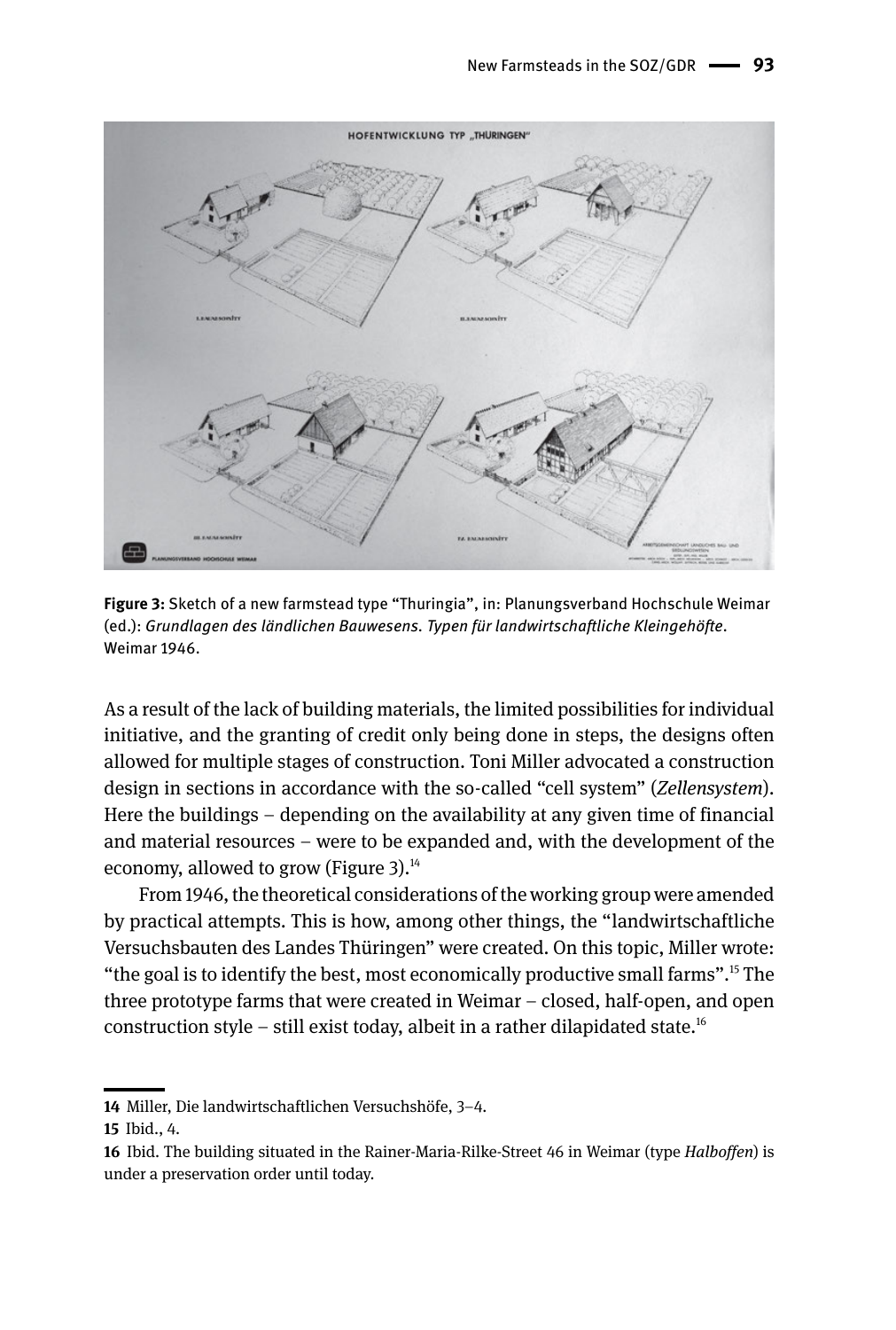To deal with the materials shortage, the university in Weimar tried out clay construction methods – a so-called "Clay Construction School" was established and in 1947 a "Clay Construction Primer" published.<sup>17</sup> Richly illustrated, the book offered practical instruction on extracting and preparing loam, as well as the various processing forms. $18$  Rammed-earth clay, cobbed clay, clay brick techniques (*Stampflehm-, Lehmweller-, Lehmziegeltechniken*) were to be used in the construction of a new farm house.

However, since the nineteenth century, this type of building had been largely replaced by bricks and had thus fallen into obscurity.19 Therefore it came as no surprise that contemporary builders viewed the "rediscovered" material with great scepticism. They considered it to be outmoded and "dirty". So, due to the lack of expertise, numerous mistakes were made in the construction, which did nothing to improve the reputation of clay construction – which today, under the physical construction aspect, is highly regarded.<sup>20</sup> As a result, the following order was issued in Thuringia in 1947: "To the extent that it is locally and economically justifiable, the Building Approval Commission is to stipulate, emphatically, the use of natural building materials. Other building materials and procedures recently approved and recommended here are to be strongly promoted."<sup>21</sup>

In general, the designs of the Planning Commission reflected architectural tradition. The classical *Streckhöfe* of the new farmers after land reform looked like – of course in a more reduced version – a new farmer farmstead of the national socialistic settlement projects. Documents found at the *Hauptstaatsarchiv Weimar* include, along with plans for the post-war period, designs from the 1930s. The sources of inspiration were obvious. And it was not only in the term "new farmer" that certain strands of tradition could be found to have endured. Subsequent land reform architectures – those that emerged in the early 1950s in the transition to cooperative agriculture – resembled the agricultural labourer's houses of the

**<sup>17</sup>** The "Clay Construction School of the State of Thuringia" (*Lehmbauschule des Landes Thüringen*, *Landeslehrstelle für Naturbauweise*) was subordinate to the University of Weimar and existed between 1948 and 1951 in the building of the later "German Bee Museum" in Oberweimar. Art. "Lehmbauschule", in: Gitta Gunther et al. (eds.): *Weimar. Lexikon zur Stadtgeschichte*. Weimar 1998, 274.

**<sup>18</sup>** Forschungsgemeinschaft ländliches Bau- und Siedlungswesen Hochschule Weimar (ed.): *Lehmbaufibel*. Weimar 1947 (new editions: 1993 and 1999).

**<sup>19</sup>** Dix, "*Freies Land*", 277.

**<sup>20</sup>** Ibid., 281.

**<sup>21</sup>** Originally the order was published in 1946, but, thanks to the transition to Central Economic Planning, required modification. Kreisarchiv Hildburghausen, Gemeinde Heckengereuth, 2027/6, Bausachen, Zuteilungen, Hochwasser, Gewerbe, 1945–1956, unpag., 6. Anordnung über die Baulenkung durch die Baupolizeibehörden. Neuordnung für 1947, 14 May 1947.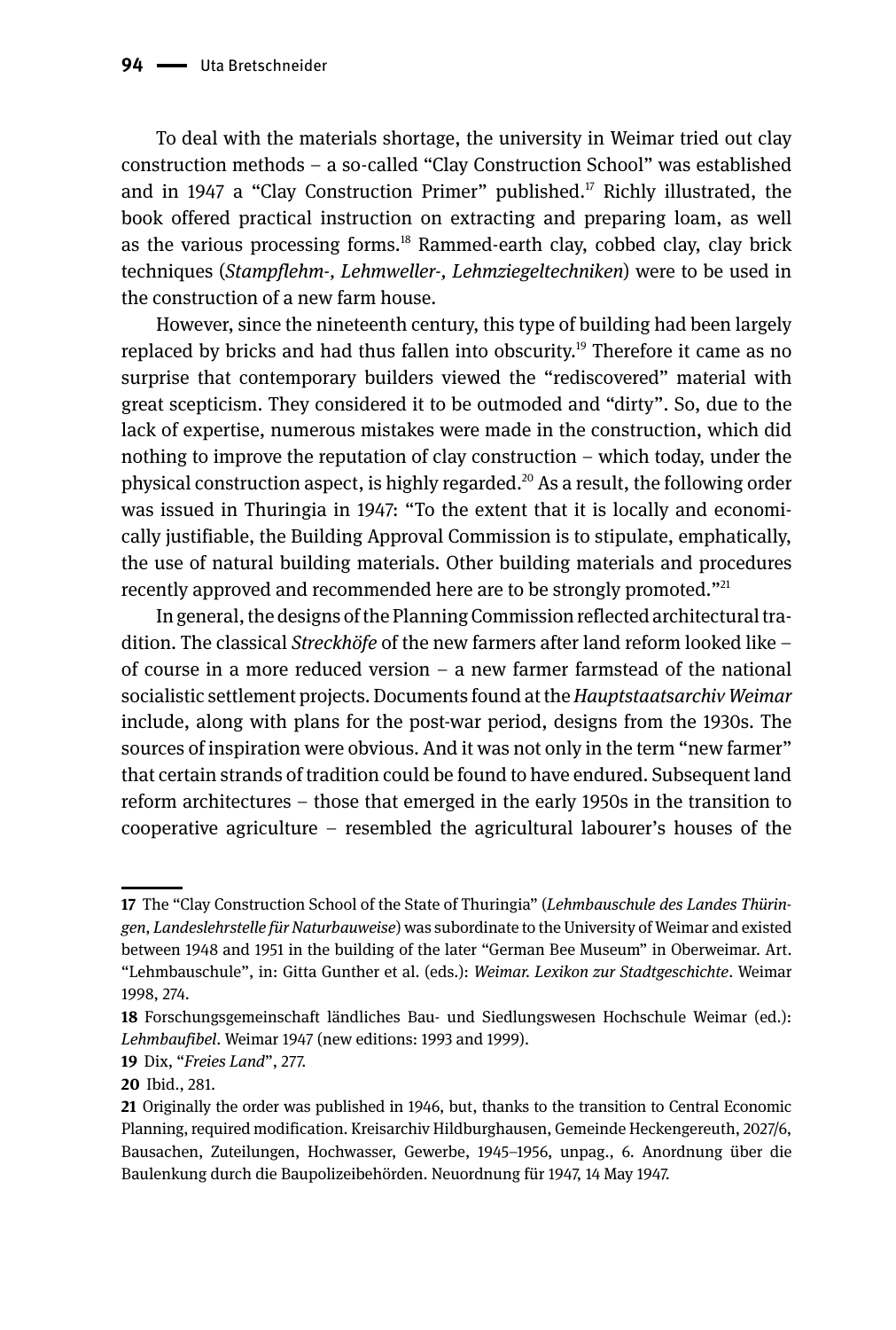1930s.<sup>22</sup> Of course, this continuity comes as no surprise when one considers that both Henselmann and Miller had already been working on agricultural structures before 1945.23

### **Subsidies | Interventions**

In the post-war era, the villages experienced a veritable building boom and "changed their faces" as it was repeatedly called in contemporary publications. As far as the new farmer houses were concerned, a specific type of serial architecture was introduced to rural structures. In reference to the building ordinance, four essential forms were established for the land reform buildings. First, new farmsteads were set-up within already existing village areas. Sometimes these buildings, with their typecast architecture, formed a visual counterbalance to the traditional orientation of villages towards the manor house. Secondly, entire streets were created with only new farmsteads within or just on the edge of the village boundaries. Thirdly, individually secluded farmsteads were usually built directly on the fields. Fourth, and last, complete settlements – such as Großfurra-Neuheide – arose in close proximity to the villages.

In the course of the land reform measures, the new farms each received, on average, five to ten hectares depending on the quality of the soil. This land was not given out for free. Per hectare, the market value of one harvest of rye was to be

**<sup>22</sup>** For example, the design portfolio of the THÜHAG and the Planning Commission contained numerous designs from the period before 1945 that show strong similarities with the later land reform structures. ThHStAW, 6-32-0130, Land Thüringen, Ministerium für Wirtschaft und Arbeit Nr. 3050, Entwürfe und Bauzeichnungen für Neubürgersiedlungen, Neubauerngehöfte, Kleinsiedlungen und Volkswohnungen der Thüringischen Gemeinnützigen Heimstätte Aktiengesellschaft Weimar und des Planungsverbandes Bauhochschule Weimar, 1945–1949. On the National Socialist's tradition of New Farmsteads see also: Reichsnährstand, Reichshauptabteilung 1 (ed.): *Der Weg zum Neubauernhof. Für die deutsche Landjugend*. Berlin [second half of the 1930s]. On the designs for the later land reform buildings see: Das Bodenreform-Bauprogramm 1952, herausgegeben vom Ministerium für Aufbau der Deutschen Demokratischen Republik, Kreisarchiv Hildburghausen, Rat des Kreises, EA 1730/2, Bodenrecht 1950–1951, unpag.

**<sup>23</sup>** Ulrich Wieler: Was vom "Planungskollektiv Bauhaus" übrig blieb. Der "Planungsverband Hochschule Weimar" 1945–49 als institutionelle Versuchsbaustelle, in: Klaus-Jürgen Winkler (ed.): *Neubeginn. Die Weimarer Bauhochschule nach dem Zweiten Weltkrieg und Hermann Henselmann*. Weimar 2005, 67–79, esp. 69. Toni Miller was born Anton Müller in 1914 near Budapest. He held the chair for Rural Structures and Settlement at the State University for Architecture and Visual Arts from 1946 to 1949. He then fled to the Western Zone. Written information on the subject Toni Miller from the University Archive, *Bauhaus-Universität Weimar*, 27 May 2014.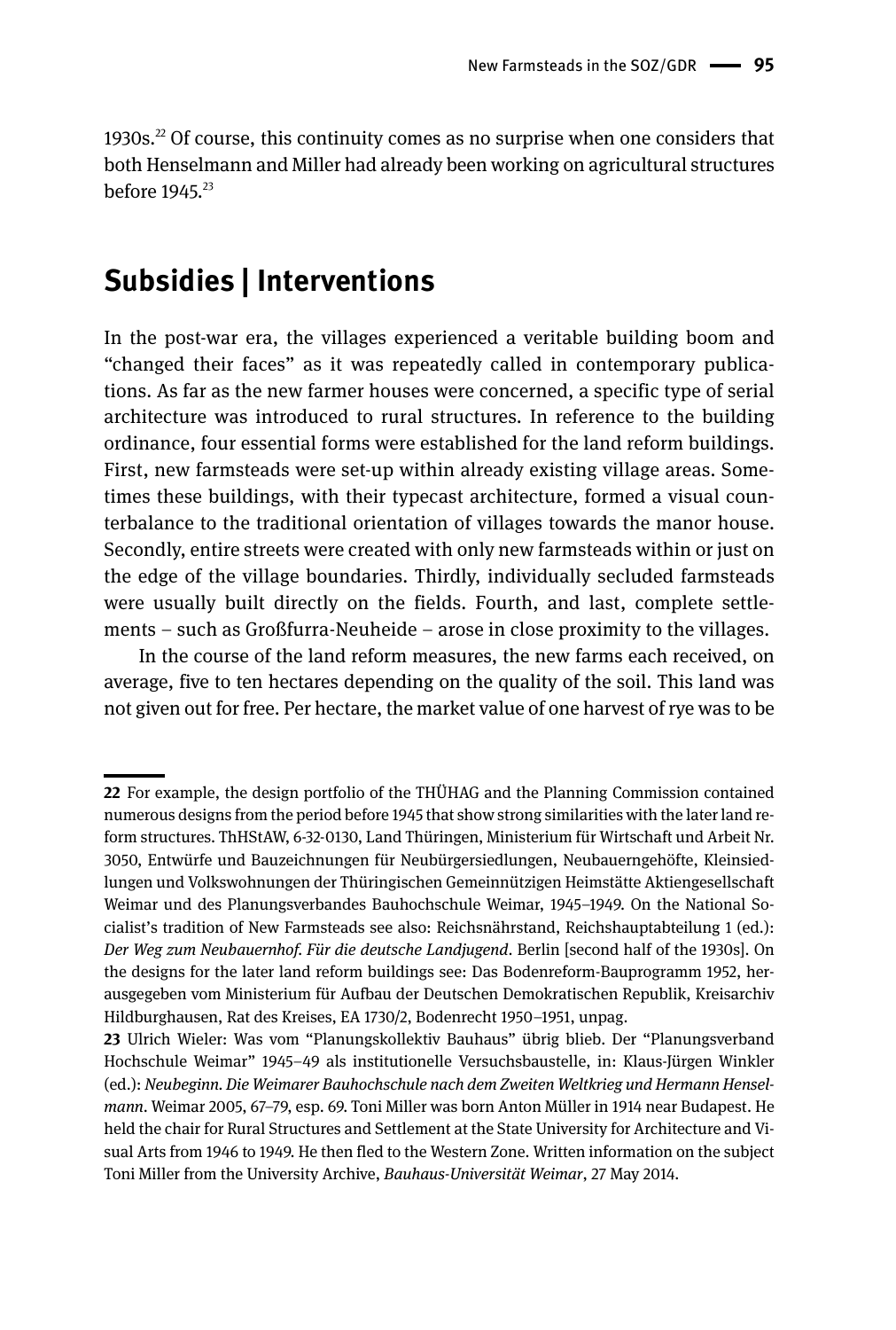used as the measure of payment. The payments varied from district to district and in accordance with soil quality – fees ranged from 179 Reichsmark per hectare in Mecklenburg to 277 Reichsmark in Thuringia. $^{24}$  This amount of land was far too small to ensure financial viability. Therefore, along with the heavily stateinfluenced architecture of land reform, numerous aid packages were necessary in order to stabilize the new farms commercially.

The biggest problem for the new farmers was the lack of useable buildings. This led the Soviet Military Administration to issue Order No. 209 in September 1947 – the so-called "New Farmer Construction Program". The intention was to construct 37,000 buildings for living and working by the end of  $1948.^2$ <sup>5</sup> The real need, however, was significantly higher. In any case, by October 1948 only 15,000 buildings were up and ready to be used.<sup>26</sup>

So why did construction proceed at such a slow pace? Building owners lacked the financial means, and their chances to take part in the work at the construction sites themselves were limited because there was so much else to do. There was a constant lack of materials, vehicles, and workers.27 Nevertheless, in the long run, as a result of Order No. 209, about 95,000 farmhouses were built, as well as over 100,000 animal stalls, and 38,000 barns. $^{28}$ 

Along with the construction program that was phased out with the beginning of the collectivization of the agricultural sector in 1952, subsidized credit was a form of state support. The Soviet Military Administration had already issued Order No. 62 at the beginning of 1946. It guaranteed new farmer families a loan of up to 1,500 Reichsmark as a "business loan" and 4,500 Reichsmark as a "building loan".<sup>29</sup> In 1948, the *Deutsche Wirtschaftskommission* (German Economic Commission)

**<sup>24</sup>** Wolfgang Meinicke: Die Bodenreform und die Vertriebenen in der SBZ und in den Anfangsjahren der DDR, in: Manfred Wille et al. (ed.): *Sie hatten alles verloren. Flüchtlinge und Vertriebene in der sowjetischen Besatzungszone Deutschlands*. Wiesbaden 1993, 55–85, esp. 63. The journal *Die Ähre* listed the following prices: 262,90 Deutsche Mark der Deutschen Notenbank in Thuringia and 174. 60 Deutsche Mark der Deutschen Notenbank in Mecklenburg. O. A., Der Schulungs‐Brief, in: *Die Ähre. Monatsschrift der Zentralvereinigung der gegenseitigen Bauernhilfe*, vol. 3 (March 1950), 7–9, esp. 8.

**<sup>25</sup>** Arnd Bauerkämper: Problemdruck und Ressourcenverbrauch. Wirtschaftliche Auswirkungen der Bodenreform in der SOZ/DDR 1945–1952, in: Christoph Buchheim (ed.): *Wirtschaftliche Folgelasten des Krieges in der SOZ/DDR.* Baden-Baden 1995, 295–322, esp. 309.

**<sup>26</sup>** Meinicke, Die Bodenreform und die Vertriebenen, 145.

**<sup>27</sup>** Bauerkämper, Problemdruck, 313.

**<sup>28</sup>** Meinicke, Die Bodenreform und die Vertriebenen, 80.

**<sup>29</sup>** Archiv des Hennebergischen Museums Kloster Veßra, BI 7f Nr. 9, Schreiben der Landeskommission zur Durchführung der Bodenreform an die Kreiskommissionen in Thüringen, Betr.: Neubauernkredit, 30 Oct. 1946.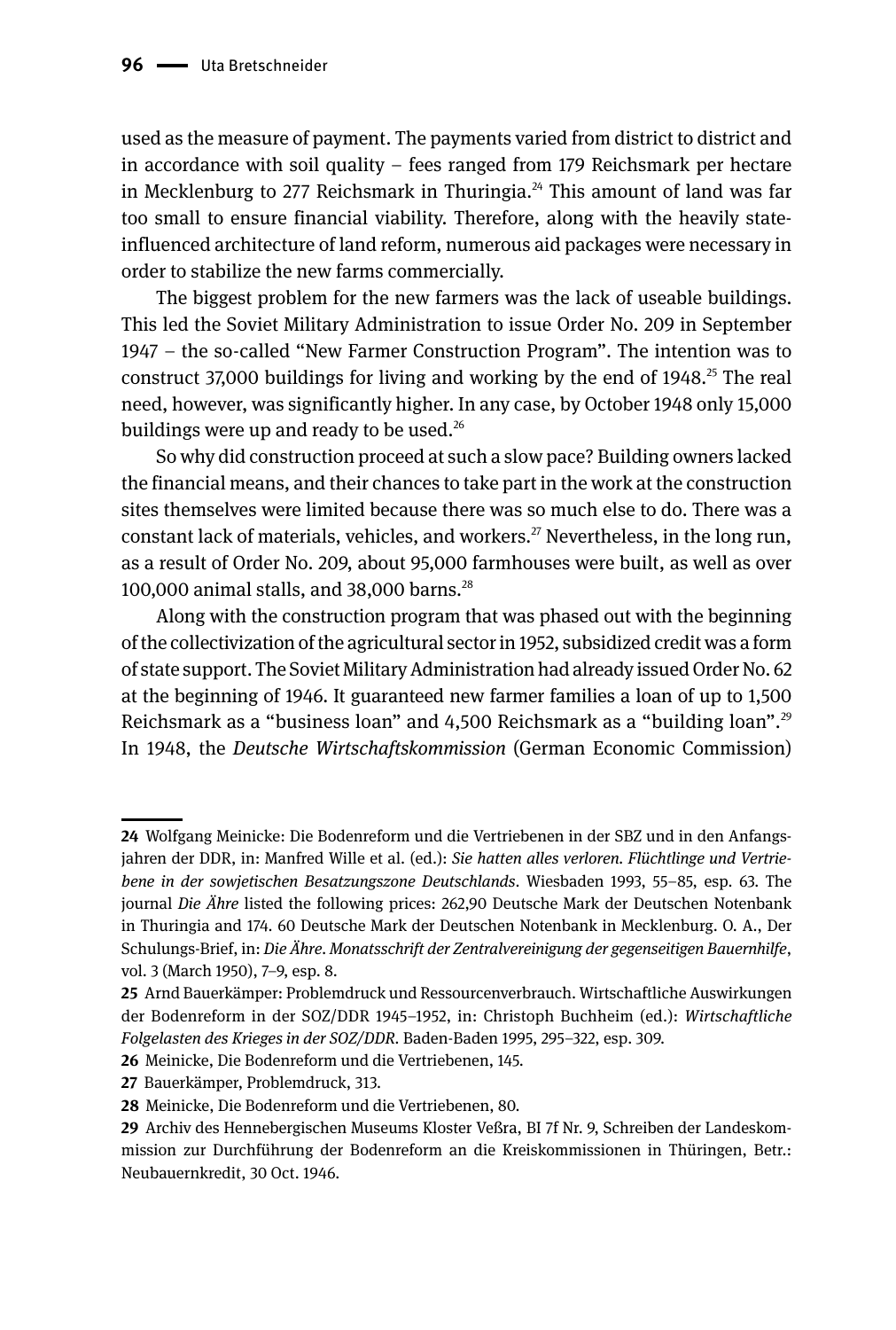set the maximum credit for the establishment – or conversion – of a new farmstead at 15,000 Deutsche Mark der Deutschen Notenbank.<sup>30</sup>

And with the debt-relief and financial aid law for peasant and mid-level farmers passed by the provisional *Volkskammer* of the GDR in the summer of 1950, all outstanding loan repayments over 15,000 Deutsche Mark der Deutschen Notenbank were cut in half. $31$ 

Despite this relief and the reduced rates, the debt continued to be a considerable strain on many new farmer families. It was particularly hard on the refugees and expellees amongst them, most of whom had arrived in the SOZ with no means of their own. One interviewee who grew up in a new farmstead, and whose family had been driven out of East Brandenburg, remembers: "I had to hear it over and over as a child: 'We have to get that done and we are in debt.'"<sup>32</sup> Her sister added: "There was always some kind of financial difficulties and there was always some borrowing here and some borrowing there."<sup>33</sup>

As a result of the difficult economic situation and aided by minimal interest rates, many new farmer families paid back their debts very slowly. It was not unusual for debts to be paid off only *after* the peaceful revolution of 1989/90. "The amount was so minimal. What was it, 90 Marks per year? So then I checked with the bank after the *Wende* and there were still 2,000 Marks to pay, which I paid off immediately."34

With the end of the GDR, the land reform record could be deleted in the land registry after the remaining debt was paid off. In March of 1990, the limitation on disposal for land reform ownership was annulled. With this action, a unique form of property ownership came to an end. $35$ 

**<sup>30</sup>** Bauerkämper, Problemdruck, 317.

**<sup>31</sup>** Meinicke, Die Bodenreform und die Vertriebenen, 78.

**<sup>32</sup>** Ingeborg Lösch, born 1939. Was driven out of district Landsberg, Brandenburg (today Gorzów Wielkopolski, Poland) along with her family (the father was a prisoner of war). After many stops along the way, they landed in Kloster Veßra in 1948 (Interview 12 May 2011), line 13.

**<sup>33</sup>** Bärbel Lohner, born 1940, sister of Ingeborg Lösch. Was driven out of district Landsberg, Brandenburg (today Gorzów Wielkopolski, Poland) along with her family (the father was a prisoner of war). After many stops along the way, they landed in Kloster Veßra in 1948 (Interview 4 Nov. 2011), line 955.

**<sup>34</sup>** Peter Lang's, born 1956, parents (the father was a "resettler" from East Prussia, the mother came from Kloster Veßra) took over a New Farmstead and were one of the founding member of the agricultural cooperatives *Vorwärts* ("onwards!") – occasionally the father was even chairman of the LPG (Interview 11 June 2011), line 729.

**<sup>35</sup>** URL: https://www.bundesverfassungsgericht.de/SharedDocs/Pressemitteilungen/DE/2000/ bvg00-144.html (9 May 2016).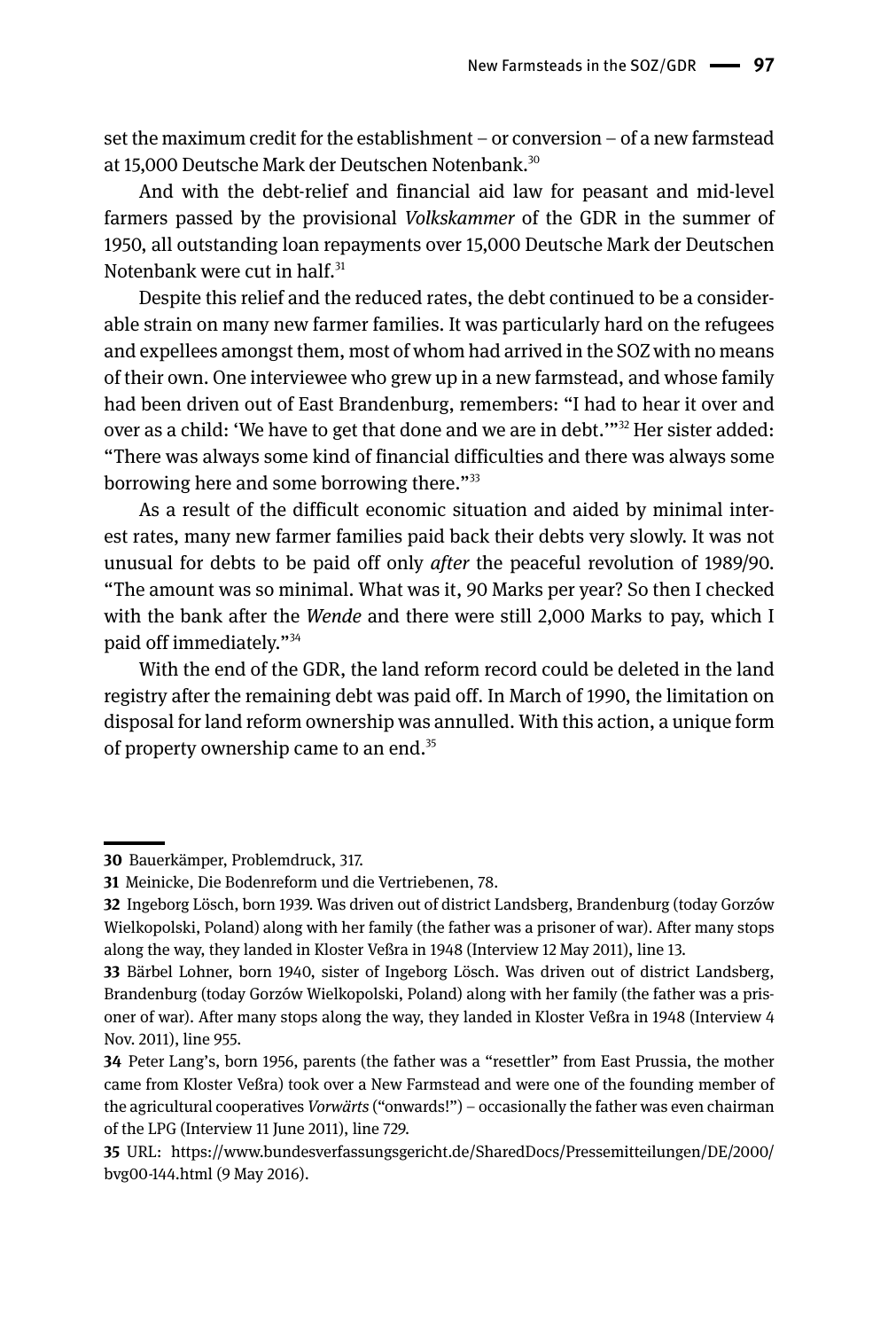This special form appeared in its origin, in Article 6 of the Thuringia Land Reform Law of 1945: "1. The businesses created from this order may not be wholly or partially divided, leased out, or mortgaged. In exceptional cases, the distribution or leasing of these businesses may be allowed by a decision of the state administration. 2. The business owners shall receive the land free of debt. The tax levies for the year 1945 will come from those who take a yield from the land in question."36

The new farmsteads were "bound property" or "limited ownership" as the scope for state intervention was vast, while the rights of the "owners" were rather modest. This included heritability, where in this case "change of ownership" regulations (*Besitzerwechselvorschriften*) trumped hereditary rights. From the state's point of view, this was intended to secure the continuity of the agricultural business operation. This set-up also made it difficult to give up a land reform parcel.

A witness to these events is still angry when talking about the conditions of those times: "My parents built the connecting piece (*Zwischenstück*, i. e. connecting extension – UB). And – I believe, it was up to 3,000 Marks – this credit was paid off. It was really a small amount. And the person that took it over, Mr. B, had always promised that he would pay my parents off. They even left the lamps and the curtains there. They left Veßra with *nothing* – and they never saw a penny of what they were owed. I mean, they had paid for everything out of their own pocket, the entire structure and they never got a penny for it." $37$  This example illustrates: when remitting the land, all property rights ceased to exist.

On the one hand, the operational tasks demanded that one keep to a preconceived procedure: a waiver was to be submitted and had to be approved by the local land reform commission and the corresponding district. In this, the procedure called for clearly defined reasons, e. g. illness or death. On the other hand, if a new farmer became criminally delinquent, or if their land was not being adequately run (i. e. financially stable), the land reform area could be withdrawn.<sup>38</sup>

**<sup>36</sup>** Archiv des Hennebergischen Museums Kloster Veßra, BI 7c Nr. 37, Gesetz und Ausführungsverordnung zum Gesetz über die Bodenreform im Lande Thüringen, 15 Sept. 1945, 9–10.

**<sup>37</sup>** Jutta Schenk, born 1941 in Kloster Veßra (her mother was housewife and part-time farmer, as well as a seasonal worker on the estate). The parents took over a new farmstead in 1945, were founding members of the agricultural cooperative *Vorwärts* ("onwards!") in Kloster Veßra in 1953; members of the cooperative until resignation in 1965 and moving out of Kloster Veßra (Interview 10 May 2011), line 302.

**<sup>38</sup>** Sebastian Pries: *Das Neubauerneigentum in der ehemaligen DDR* (Europäische Hochschulschriften, Reihe 2, Rechtswissenschaft 1581). Frankfurt a. M. 1994 68 ff.; Elke Scherstjanoi: *SED-Agrarpolitik unter sowjetischer Kontrolle 1949–1953* (Quellen und Darstellungen zur Zeitgeschichte 70). München 2007, 172 ff.; compare also: Ira Spieker: Neubauern (3 June 2015), in: *Online-Lexikon zur Kultur und Geschichte der Deutschen im östlichen Europa*, 2012, URL: http:// ome-lexikon.uni-oldenburg.de/55207.html (24 March 2016).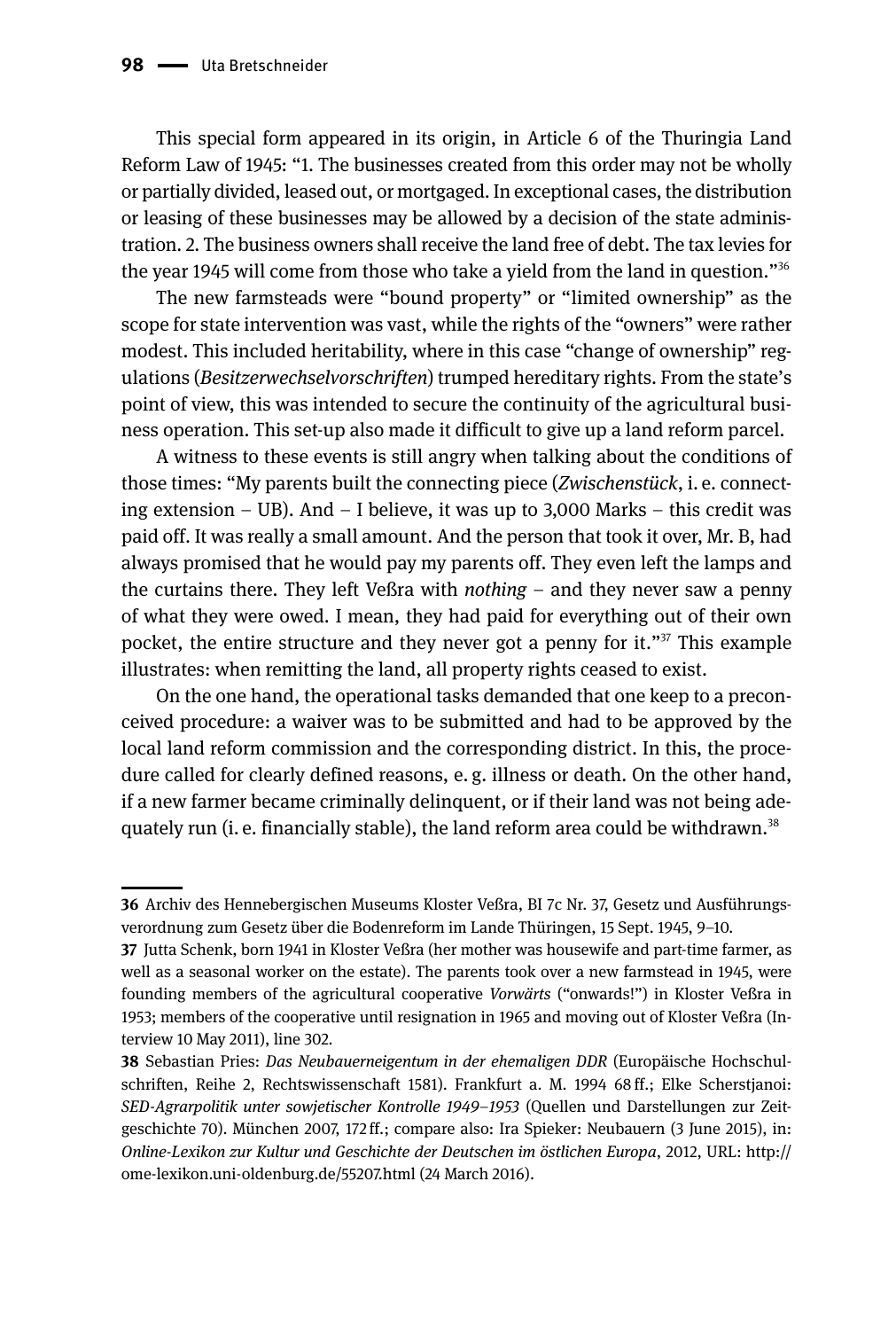The difficult situation of many new farmer enterprises, which often amounted to an existential crises, led to many farms being given up. Most of all, it was former agricultural worker families who, although they understood the running of a farm, became so totally overwhelmed with running an independent business that they turned their backs on the land reform economy. In the immediate post-war era many women waiting for their husbands and sons to return from war and captivity took land during the land reform. There are no exact statistics for women participating in the land reform (yet). But Jonathan Osmond estimates for the area of Saxnoy that approximately 8,000 of the 21,000 new farmsteads have been conducted by women.<sup>39</sup> In autumn 1946, in general (regarding all farm businesses), almost 121,000 female farmers run farms without their husbands. Until 1949 the number decreased to 88,000. Although the female new farmers were supposed to have the same rights as 'complete' new farmer families in the process of land distribution, they had to deal with many problems and often gave up their businesses after receiving the news of the death of their husbands.<sup>40</sup> In addition, the gradual growth of the industrial sector led to a rising number of people leaving the rural economy. At the end of the 1940s, the returns to the state land fund increased so intensely that the new distribution of every single new farmer position became impossible. As a consequence, the so-called "local agricultural businesses" (*Örtliche Landwirtschaftsbetriebe*) had to take over the running of those lands designated as "devastated grounds" (*devastierte Flächen*).41 This was a complex construct that brought very unsatisfying levels of profit. At the end of 1953, 24,000 local agricultural operations in the entire GDR were working a total of 700,000 hectares of land. Gradually they were integrated into the newly emerging agricultural cooperatives (*Landwirtschaftliche Produktionsgenossenschaften, LPG*).<sup>42</sup>

**<sup>39</sup>** Jonathan Osmond: Geschlechtsspezifische Folgen der Bodenreform in der Sowjetischen Besatzungszone: Gutsbesitzerinnen, Bäuerinnen, Landarbeiterinnen nach 1945, in: Arnd Bauerkämper (ed.): "*Junkerland in Bauernhand*"*? Durchführung, Auswirkungen und Stellenwert der Bodenreform in der Sowjetischen Besatzungszone*. Stuttgart 1996, 153–168, esp. 155.

**<sup>40</sup>** Siegfried Kuntsche: Das Bauerndorf in der Nachkriegszeit. Lebenslagen und Alltag, in: Evemarie Badstübner (ed.): *Befremdlich anders. Leben in der DDR*. Berlin 2 2000, 64–116, esp. 90; see also Bretschneider, "*Vom Ich zum Wir*"?, 323–326; Uta Bretschneider: Umsiedlerin – Neubäuerin – Genossenschaftsbäuerin. Lebensumstände und Handlungsspielräume 1945–1960, in: *Ariadne. Forum für Frauen- und Geschlechtergeschichte* 63 (2013), 64–71.

**<sup>41</sup>** Christel Nehrig: Zur sozialen Entwicklung der Bauern in der DDR 1945–1960, in: *Zeitschrift für Agrargeschichte und Agrarsoziologie* 41 (1993), 66–76, esp. 72; also see: Dix, "*Freies Land*", 319. **42** Ibid., 319.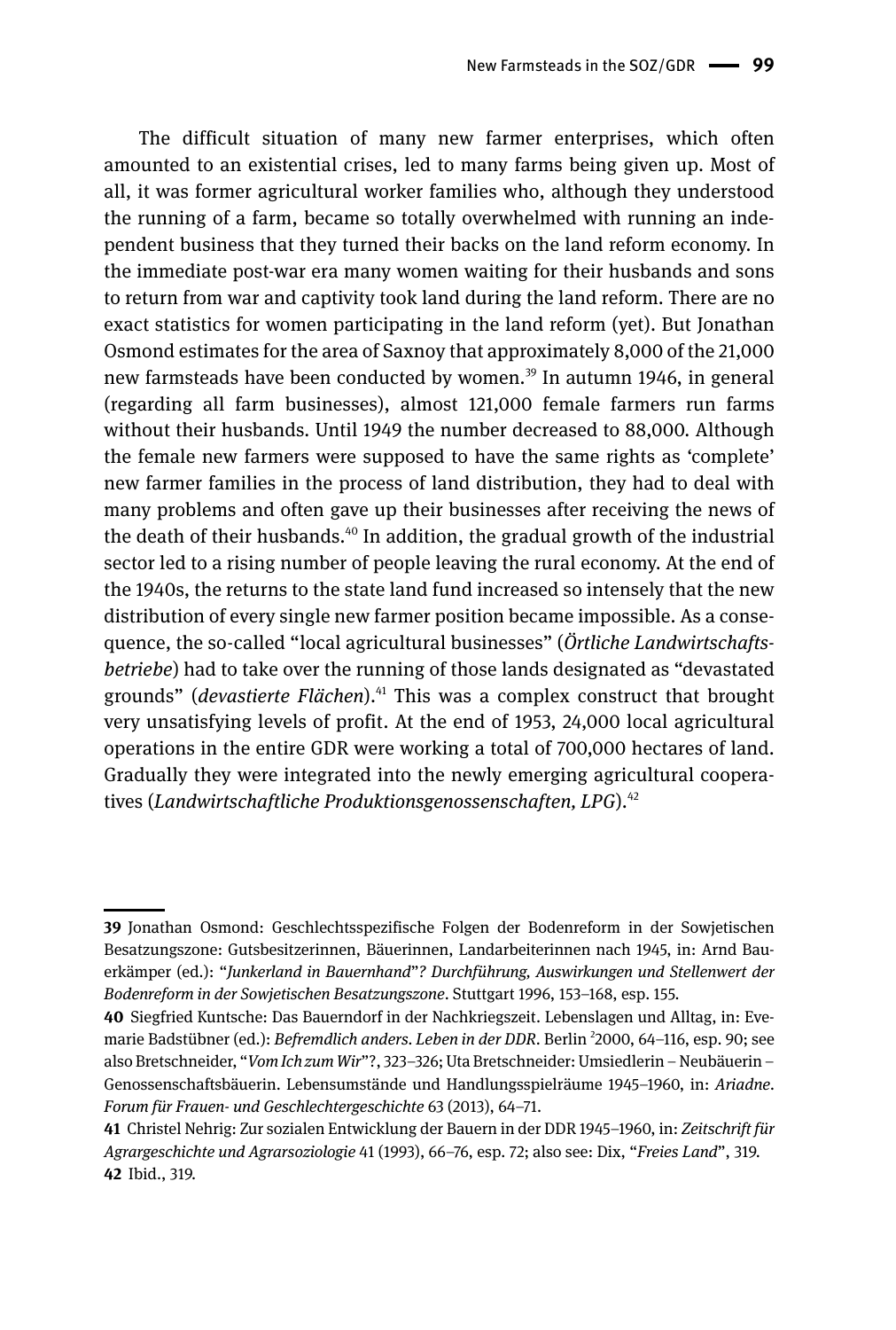All together, up to 1952, about one third of all new farmer families gave up their farms.<sup>43</sup> Even those that did not have constantly to struggle to survive. Arnd Bauerkämper estimates a mere 15 per cent of all land reform farms to have been relatively stable.44 Therefore it can come as no surprise that the new farmers were among the first to join the agricultural cooperatives founded in 1952.

Thus, the early participants in land reform involuntarily became the pioneers of collectivization. This represents a structural connection between land reform and collectivization.<sup>45</sup> Although it may appear illogical to break up mostly functioning large farm businesses in favour of highly fragile small farm business, only later – in the form of the *Genossenschaft* (collective) – to re-incorporate them, land reform was deemed a necessary ideological step. Considering the situation of the war's end and its societal, political, and supply challenges, a more direct transition from the large manor farms to collective farming immediately after the war would have been barely possible, if not unthinkable.

# **Implications | Legitimations**

With this outline of the emergence of the new farmsteads and the conditions that enabled them, it has become clear that they were subject to a variety of state interventions. Nevertheless: what concrete political implications were bound up with both the new farmers as a social class and with their buildings? In order to answer this question, it is worth taking a look back at the aims of the radical agrarian reform in the period from 1945 to 1948.

The kickoff for the land reform began with a speech by the later president of the GDR, Wilhelm Pieck, on 2 September 1945 in the town of Kyritz in

**<sup>43</sup>** Arnd Bauerkämper: Umbruch und Kontinuität. Agrarpolitik in der SBZ und der frühen DDR, in: Ernst Langthaler and Josef Redl (eds.): *Reguliertes Land. Agrarpolitik in Deutschland, Österreich und der Schweiz 1930–1960*. Innsbruck 2005, 83–97, esp. 85.

**<sup>44</sup>** Arnd Bauerkämper: Die vorgetäuschte Integration. Die Auswirkungen der Bodenreform und Flüchtlingssiedlung auf die berufliche Eingliederung von Vertriebenen in die Landwirtschaft in Deutschland 1945–1960, in: Dierk Hoffmann and Michael Schwartz (eds.): *Geglückte Integration? Spezifika und Vergleichbarkeiten der Vertriebenen-Eingliederung in der SBZ/DDR*. München 1999, 193–214, esp. 203.

**<sup>45</sup>** Jens Schöne: *Frühling auf dem Lande? Die Kollektivierung der DDR-Landwirtschaft*. Berlin 2005, 10–1; Falco Werkentin: Klassenkampf auf dem Land. Zu den Methoden der Kollektivierung von 1952 bis 1960, in: Michael Beleites et al. (eds.): *Klassenkampf gegen die Bauern. Die Zwangskollektivierung der ostdeutschen Landwirtschaft und ihre Folgen bis heute*. Berlin 2010, 47–66, esp. 47.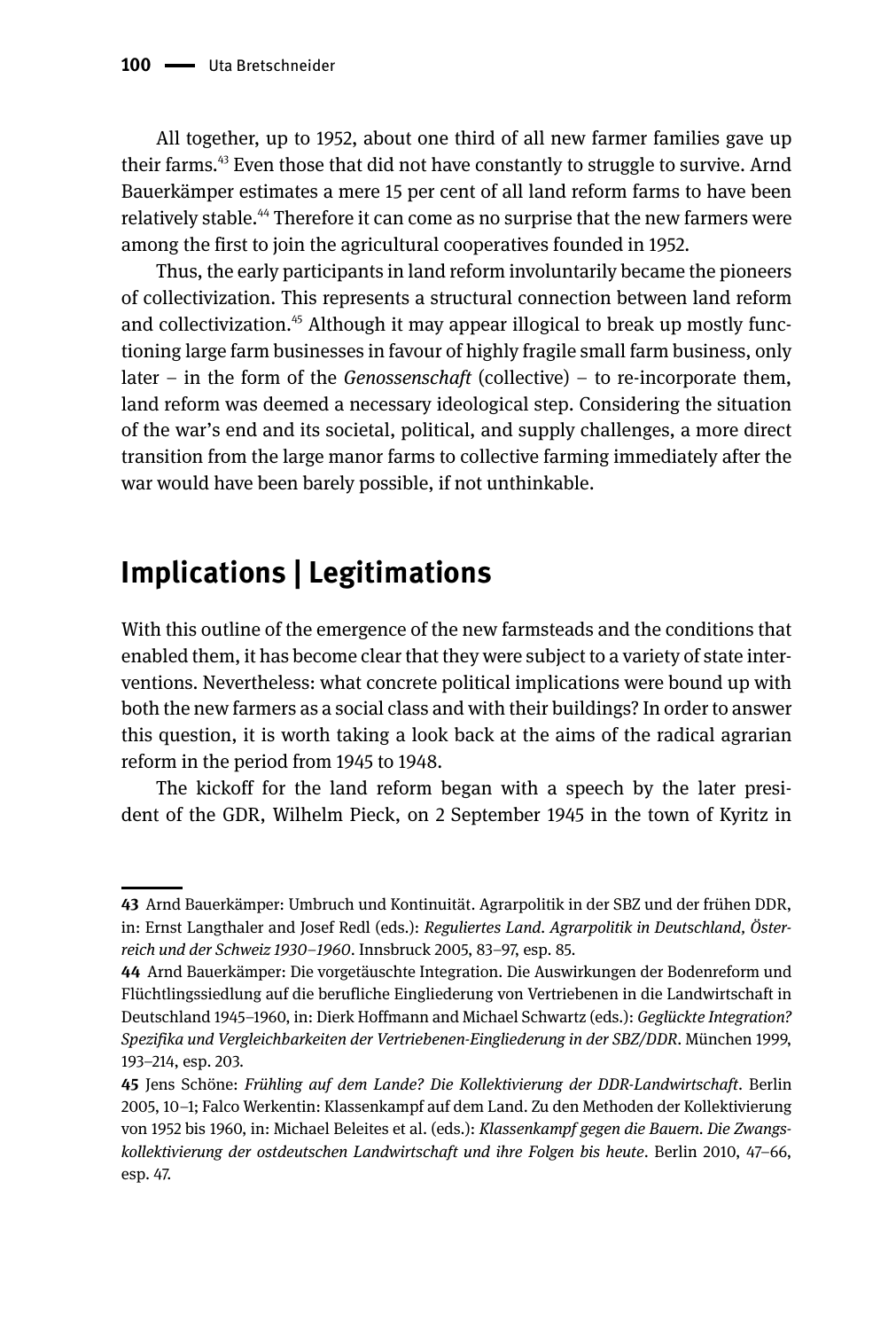Brandenburg.46 Under the motto *Junkerland in Bauernhand* ("Junker property into peasant hands") Pieck portrayed the "reform" as an initiative from below: "What has not been accomplished, despite centuries of war and revolution in Germany, will now be achieved on the way to a democratic land reform. The Junker hold on power will be broken, and their land handed over to farmers and agricultural laborers."<sup>47</sup> With this, Pieck expressed one of the central aims of the land reform: the elimination of National Socialism, which – in the interpretation given it at the time – was closely linked to the dominating Junker class. Traditional hierarchies in the rural areas were to be broken up and the structures and actors of the National Socialist regime were to be suppressed. In this sense, the land reform was classified as an "anti-fascist, democratic revolution" (*antifaschistisch-demokratische Umwälzung*). Secondly, the reform was to serve as a cornerstone for the "building of Socialism" (*Aufbau des Sozialismus*). The new farmers were to represent farmers of the "new type". Loyalty to the Communist Party of Germany (*Kommunistische Partei Deutschlands,* KPD) and the Socialist Unity Party (*Sozialistische Einheitspartei Deutschlands,* SED) was to be promoted and an alliance between "farmers and the (industrial) working class" to be created. Thirdly, supply aspects were made a part of the desired aims. Therefore, radical redistribution was to offer "help to self-help" and to try to secure the supply of foodstuffs in the immediate post-war period. It was also intended to contribute to the integration of refugees and expellees who had flooded into the area.<sup>48</sup>

The land reform completely overturned rural property relationships. Manor farmer families – as the "village elite" – were stripped of their power and had their property confiscated. With agricultural worker families and the refugees and expellees from former German and East European territories – designated as "resettlers" (*Umsiedler*) – two groups of people who had mostly up to that point been landless were to obtain property: the agricultural labourers, who had been

**<sup>46</sup>** Jens Schöne: *Das sozialistische Dorf. Bodenreform und Kollektivierung in der Sowjetzone und DDR* (Schriftenreihe des Sächsischen Landesbeauftragten für die Stasi-Unterlagen 8). Leipzig 2008, 60–1; Jürgen Ast and Kerstin Mauersberger: *Zweite Heimat Brandenburg. Flucht, Vertreibung, Neuanfang.* Berlin 2000, 86–8. In 1985 a land reform memorial was dedicated in Kyritz. In 2015 there was supposed to be another memorial to celebrate the anniversary, but this has yet to be completed. Uta Bretschneider: Um-Deutungen – Zeitgenössische und aktuelle Darstellungsmodi von Bodenreform und Kollektivierung, in: Markus Gloe et al. (eds.): *Standortbestimmung Deutschlandforschung* (Schriftenreihe der Gesellschaft für Deutschlandforschung 108). Berlin 2016, 35–54, esp. 51.

**<sup>47</sup>** Wilhelm Pieck: *Junkerland in Bauernhand. Rede zur demokratischen Bodenreform Kyritz, 2. September 1945*. Berlin 1955, 20–1.

**<sup>48</sup>** For further information see: Bretschneider, "*Vom Ich zum Wir*"?, 203–4.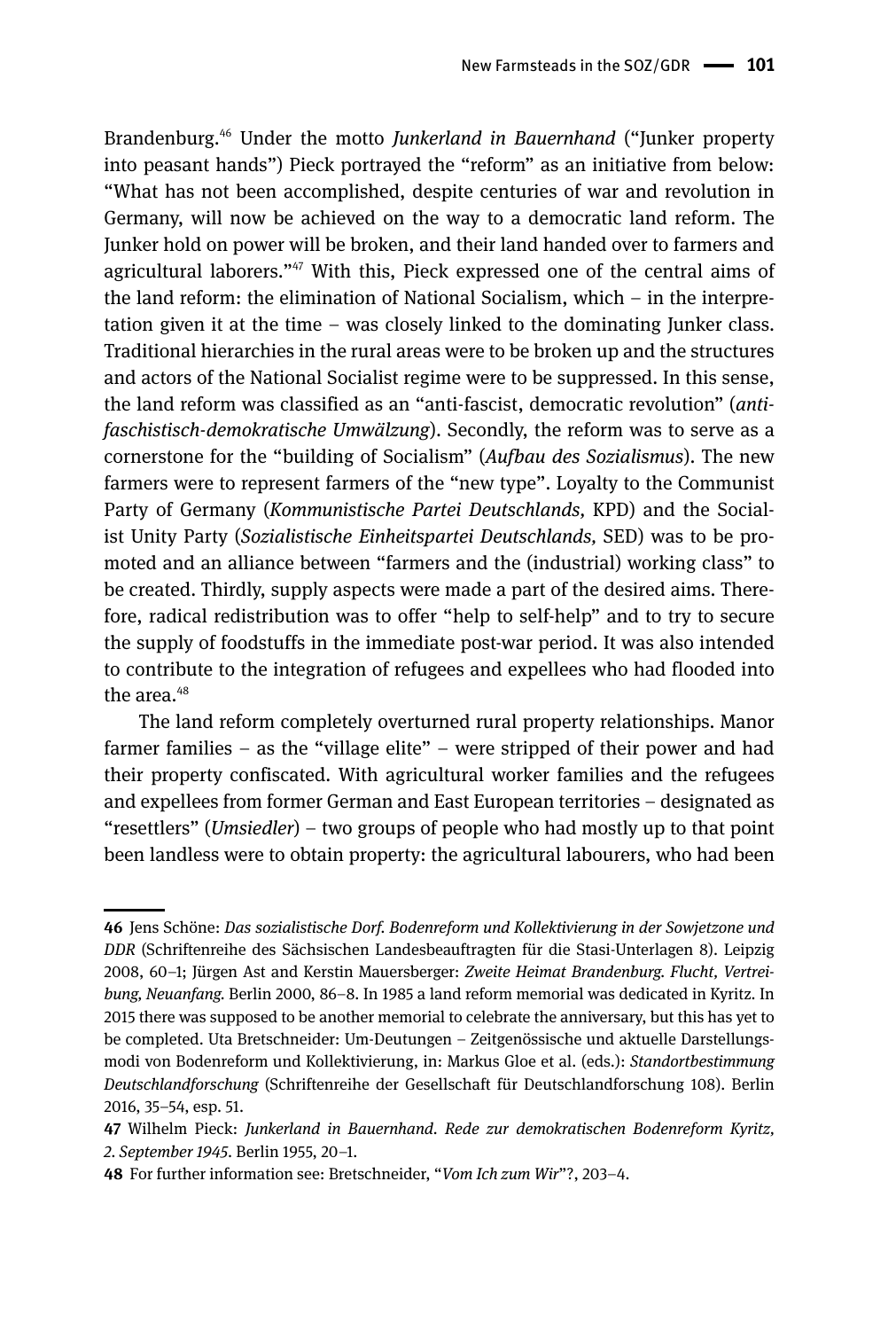dependent on the manor farm owners, and the "resettlers", who had lost their livelihoods as a result of their forced migration. Such gifts of land were intended to make particularly loyal citizens of the recipients. Yet the idea bore little fruit. In general, however, the new farmers represented an excellent screen onto which ideological concepts could be projected. They were perhaps the first social group supposed to represent the "new socialist man". And naturally, the "new socialist man" had to have an adequate "socialist architecture" with specified construction styles.

Frank Hager has assessed the situation as follows: "The new architecture had to befit the 'new man' and therefore to reflect both the socialist aim of total planning and the regional building traditions."49 This especially applied to the new farmsteads. The new farmers were a part of the founding mythology of the self-proclaimed "worker's and peasant's state" (*Arbeiter- und Bauernstaat*) and therefore an important element in the GDR's claim to legitimacy.<sup>50</sup>

In the contemporary interpretation, the farmers that emerged from the land reform contributed to the establishment of the "alliance between farmers and the working class" (*Bündnis zwischen werktätigen Bauern und der Arbeiterklasse*): "The working farmers, freed in the antifascist-democratic revolution from oppression and economic exploitation, forged the alliance of the industrial workers and the agricultural workers and, at the same time, created a stable basis."<sup>51</sup> In accordance with the government's plans, the new farmers were to make up ONE social group in the rural areas. However, in their composition they were extremely heterogeneous, particularly in their origins and agricultural know-how.

The buildings of the new farmers represent the culmination of political measures directed at controlling settlement and intervening in social development. Within village society, the new farmsteads were to represent a turn away from, indeed an opposition to, the architecture of the manor farm. As part of land reform, and as a consequence of the new farmstead program, about 2,000 manor farmhouses were torn down in the SOZ. Others were partially restored, but the key architectural features eliminated. It is estimated that by doing this, about 71 million bricks and approximately five million tiles were extracted for use in new construction.52

**<sup>49</sup>** Hager, Biographie und Beruf, 171.

**<sup>50</sup>** See Spieker, Neubauern.

**<sup>51</sup>** Kurt Groschoff et al.: *Genossenschaftsbauern – gestern, heute, morgen. Die Klasse der Genossenschaftsbauern im Prozess der Gestaltung der industriemäßig produzierenden Landwirtschaft in der DDR*. Berlin 1977, 19.

**<sup>52</sup>** Jens Schöne: *Die Landwirtschaft der DDR 1945–1990*. Erfurt 2005, 16.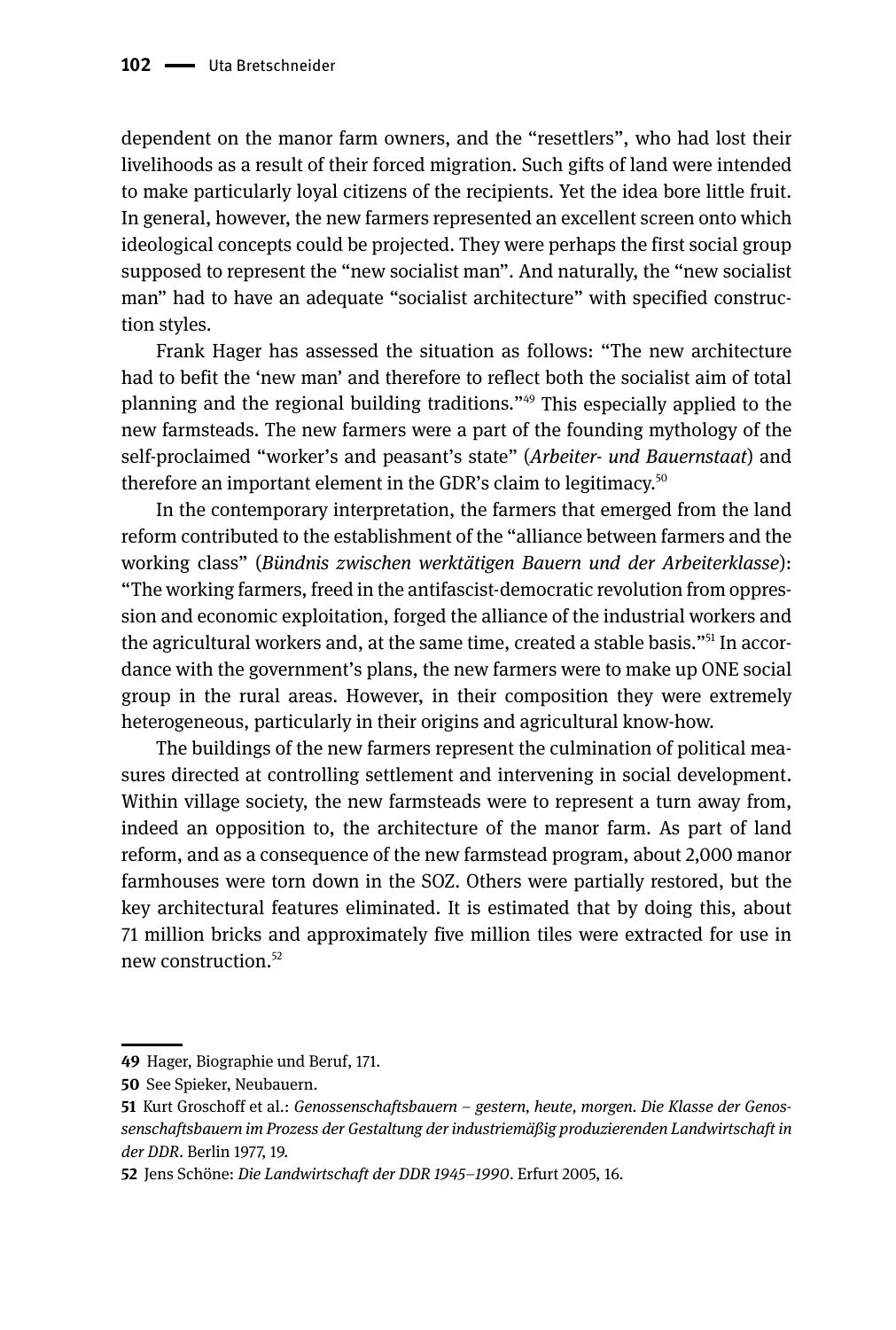The price for pushing both ideology and material acquisition was the irretrievable loss of historic landmarks. Yet contemporary policy insisted that "[t]here can be no doubt that the manor house lost its right to existence with the disappearance of the class that it served. If such a building cannot be reconfigured to serve the new needs, its demolition is only a matter of time."<sup>53</sup> With the elimination of the previous hierarchies, the corresponding architecture was also to be expunged from collective memory. In a sense, the buildings were punished in lieu of their owners. This highly symbolic act invested houses with a certain agency as embodiments of rule in the village landscape standing in the way of changing power relations.

In this sense, many of the answers offered by Anke Rees, a scholar in cultural sudies, are applicable to the question of what the buildings have to do with the people, and in particular the manor houses. "They tempt, steer, keep secret, and block. They protect and preserve, close and hide, open and expand. They awake emotions and memories."54 Rees adds: "You can't just do anything you want with them. They 'go underground', or they stumble along, reassert themselves and occasionally collapse."55 Some of these manor houses "went underground" and became useful for public service. Kindergartens, senior citizens' residences, and hospitals all found homes in such places. This was symbol-laden reutilization, which turned places for the few into places for the many, the common people of the villages.

Along with the intended visibility of the new economic order, the new farmsteads made visible – unintentionally – the social status of the new farmers as "emergency farmers" (*Notbauern*). In other words, the intended look of "opposition" came at the cost of an unintended stigmatization. Many new farmsteads remained provisional for a long time. As soon as physically possible, families moved into the core farmhouses, which were sparsely furnished and often without running water. As late as 1949, nearly half of the new farmsteads were without electricity.<sup>56</sup> Sometimes, the buildings remained in their provisional state for a long time. One interviewee explained: "The other rooms were never finished because somewhere, something was always missing. I mean, every Mark that came our way was immediately spent on something that was more important at the time. So the other things never got taken care of. And my father was not exactly a great carpenter."<sup>57</sup>

**<sup>53</sup>** Walter Ohle: Ehemalige Guts- und Herrenhäuser in Mecklenburg, in: *Denkmalpflege in Mecklenburg* (1951/52), 90–113, esp. 92.

**<sup>54</sup>** Anke Rees: *Das Gebäude als Akteur. Architekturen und ihre Atmosphären*. Zürich 2016, 16. **55** Ibid.

**<sup>56</sup>** Bauerkämper, Problemdruck, 318.

**<sup>57</sup>** Bärbel Lohner, line 865.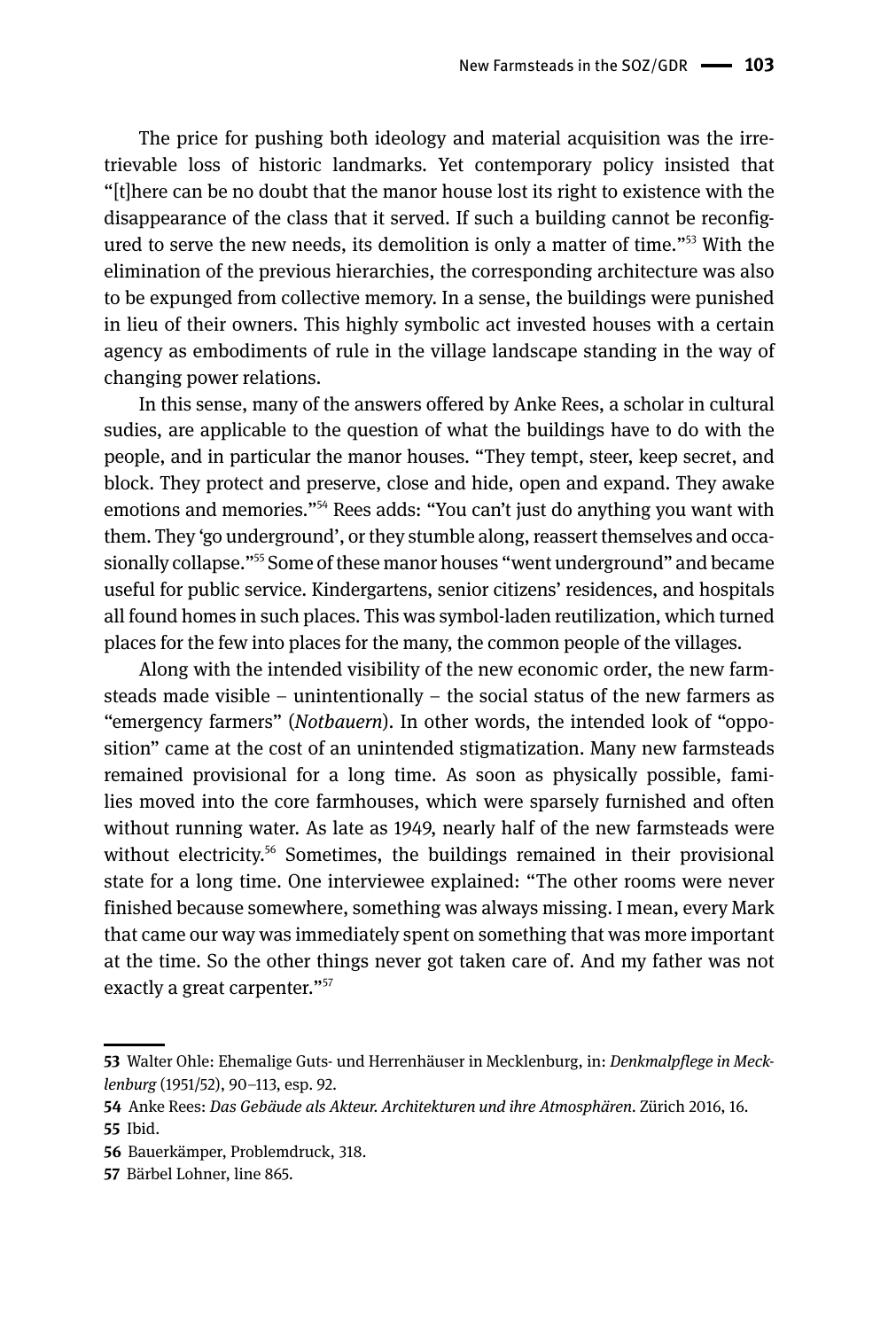## **Reutilization | Reinterpretation**

Besides the political intervention and influence – state control – that came with the new farmsteads, the subjective processes of adaptation require consideration. In various ways, the given construction types were made into unique buildings that the residents created for themselves. On the one hand, they created as much of a cosy or liveable atmosphere as circumstances allowed. On the other, they created a working space to match their needs, because plans that appeared as logical and rational on paper did not necessarily prove so in practice.

One way of adapting was permanent work on the buildings. This was necessary to compensate for the difficult supply and personnel situation, but it also meant that the owners could make their future home through their own physical labor. Individual work and adaptive measures are closely linked in such instances. A building that was made possible only through borrowed capital on unknown land was made into one's own by working on it with one's own "sweat and blood". In addition, a garden could represent a form of adaptation – here the new farmer family could make use of the land around their home, thereby also making it their own.

Another form of adaptation came in the form of deviation from the prescribed designs. One interviewee described the possibilities: "My father tried to turn a curse into a blessing. He spoke with the construction people. He said: 'What could we at least touch up a bit? Because that size will not do at all for a proper new farmstead. It may be OK for the collective farms, but that's it."58 The father had the stairs into the upper floor arranged differently. Instead of a crawl-space basement, the building got a full proper cellar. In order to enlarge the attic space, he had a jamb wall installed.

The gardens located next to the new farmer house offered opportunities to adapt the new surrounding by working the soil and growing plants as well. It is needless to say that the kitchen gardens in addition played an important role for the food supply of families.

Ultimately, the new farmer families changed and added to the prescribed building designs in the course of time. Most of all, with the transformation wrought by collectivization in the years 1952 to 1960, the small farms lost their role as a microcosm of living and working. Therefore, they could be reutilized and converted – at least as far as lack of material and government restrictions permitted.

**<sup>58</sup>** Rudolf Peters, born 1940. Fled with his family in January 1945 from Waldheide, Silesia (today Świętoszyn, Poland). After many stops along the way, they settled in Altenhain (Interview 8 March 2013), line 5.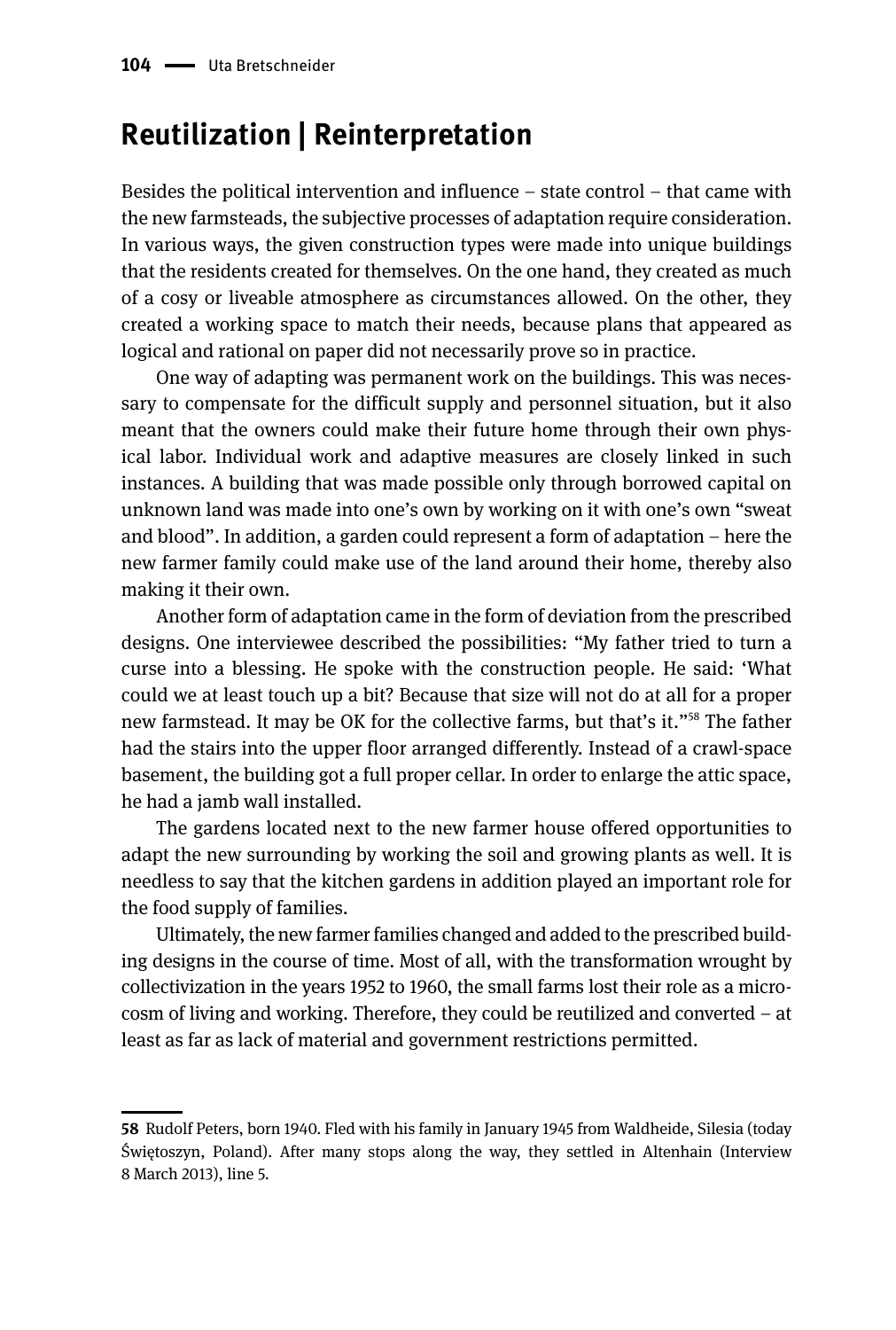Especially after the German reunification 1989/90 the former land reform buildings were transformed into modern one or two family houses. As it was no longer necessary to use parts of the new farmer houses for agriculture, the areas of livestock and storage turned into living areas as well. Contemporary building materials were used and the seriality of the post war period was turned into a seriality of the mushrooming DIY markets. Nevertheless the land reform farmhouses are identifiable as such until today in many Eastern German villages.

## **Conclusion**

This period of the land reform economy was determined by a series of problems. There was a lack of financial resources, personnel, specialized knowledge, agricultural equipment, livestock, and buildings. Unlike established farming businesses, the new farmer families had to struggle with an array of shortages. To hand over agricultural products was a particular burden, because farmers had to simultaneously build up a working business while paying the state its due. Most – especially in the case of the so-called "resettlers" – could not fall back on a social network that could have offered them support. Not least, they lacked any kind of continuity or tradition, as well as equipment and knowledge, which are so central to the successful running an agricultural business of an old farm family.

In addition, many of the new farmer families used part of the existing manor houses for community purposes. Thus they were actually "farmers without homesteads" for a long time. On top of that, the newly built new farmsteads – most of which were set up as *Streckhöfe* – put a face on the strangeness of the new farmers in their new roles and in the expanded structures of the village. The new farmsteads made it very clear to everyone what the problems of ownership were in the land reform economy – limited property rights and thus the power of state control over the whole process.

As mentioned above, the difficulties of the special status of the new farmers drove them to become the main protagonists in the collectivization of agricultural lands that culminated in the so-called "Socialist Spring" (*Sozialistischer Frühling*) of 1960. In the course of this radical transformation process, the rural areas of the GDR once again underwent shifts in their social structure. New forms of management as well as different forms of village architecture were established. To mention just one example, the prescribed material for large animal stalls and blocks of flats was now concrete in a style that had only, up to that point, been seen in the cities.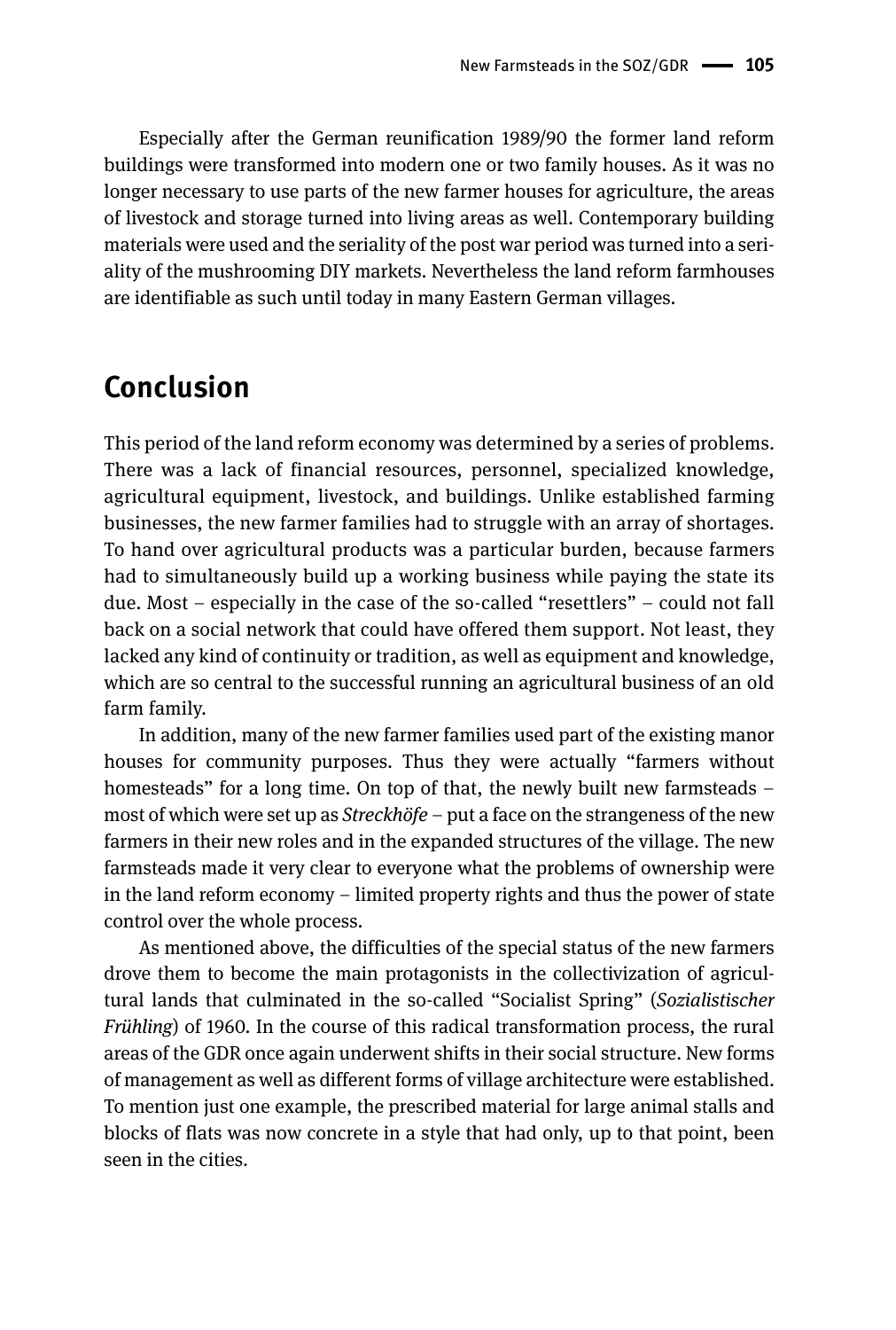

**Figure 4:** New farmer house in the open-air museum AGRONEUM, © Uta Bretschneider, 2014.

The new farmsteads can be analyzed as an intersection of state measures socialpolitical and regime legitimating and individual adaption processes. Particularly interesting in this respect is that the buildings, although the new farmer economy in the SOZ/GDR existed only from 1945 to (at the latest) 1960, its architectural legacy is still present and visible today in the rural landscape of eastern Germany. Nevertheless, a deeper study and mapping of these regions has yet to be done.

Since the 1970s, at least four new farmsteads have found a new use in museums. These are the Hennebergisches Museum Kloster Veßra, the Thünen-Museum Tellow, the Deutsches Landwirtschaftsmuseum Schloss Blankenhain, and the AGRONEUM Alt Schwerin (Figure 4). And, although they were converted to museums at different times (1970s, 1980s and in the middle of the 1990s), they still reflect the standard GDR interpretation of the land reform as a success. None of the problems addressed above, the various and overlapping crises and the high number of farmsteads that had to be given up, are discussed in these museums.<sup>59</sup>

**<sup>59</sup>** See Bretschneider, Um-Deutungen.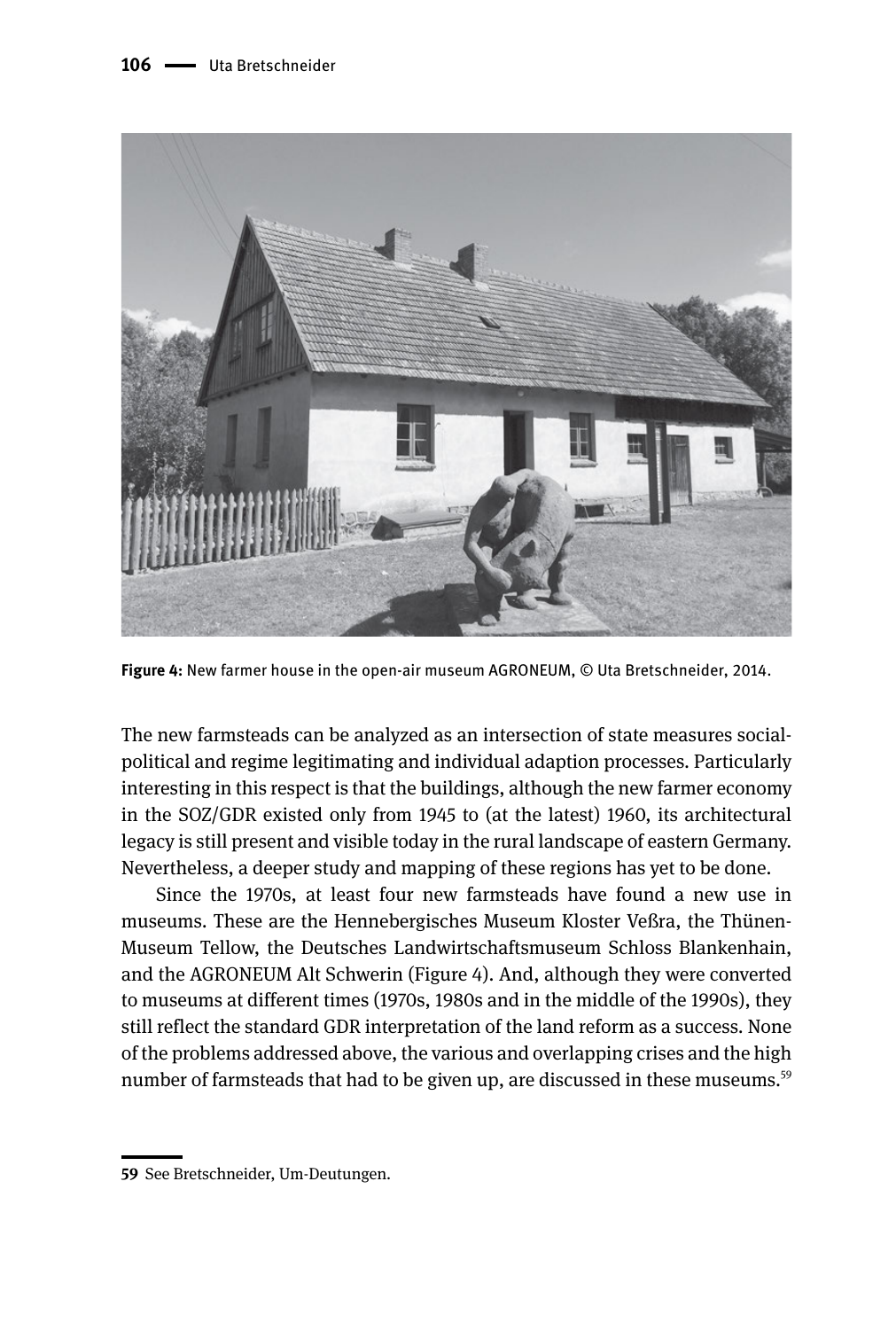

**Figure 5:** Land reform monument in Großfurra, © Uta Bretschneider, 2013.

On the question of the legal confirmation of the land reform, there have been heated juridical and political debates since 1990, some of which have yet to die down. On the one hand, there are the families from whom everything was confiscated in 1945 without any compensation, who are fighting to obtain some sort of restitution. On the other hand, there are the families who, since the collapse of